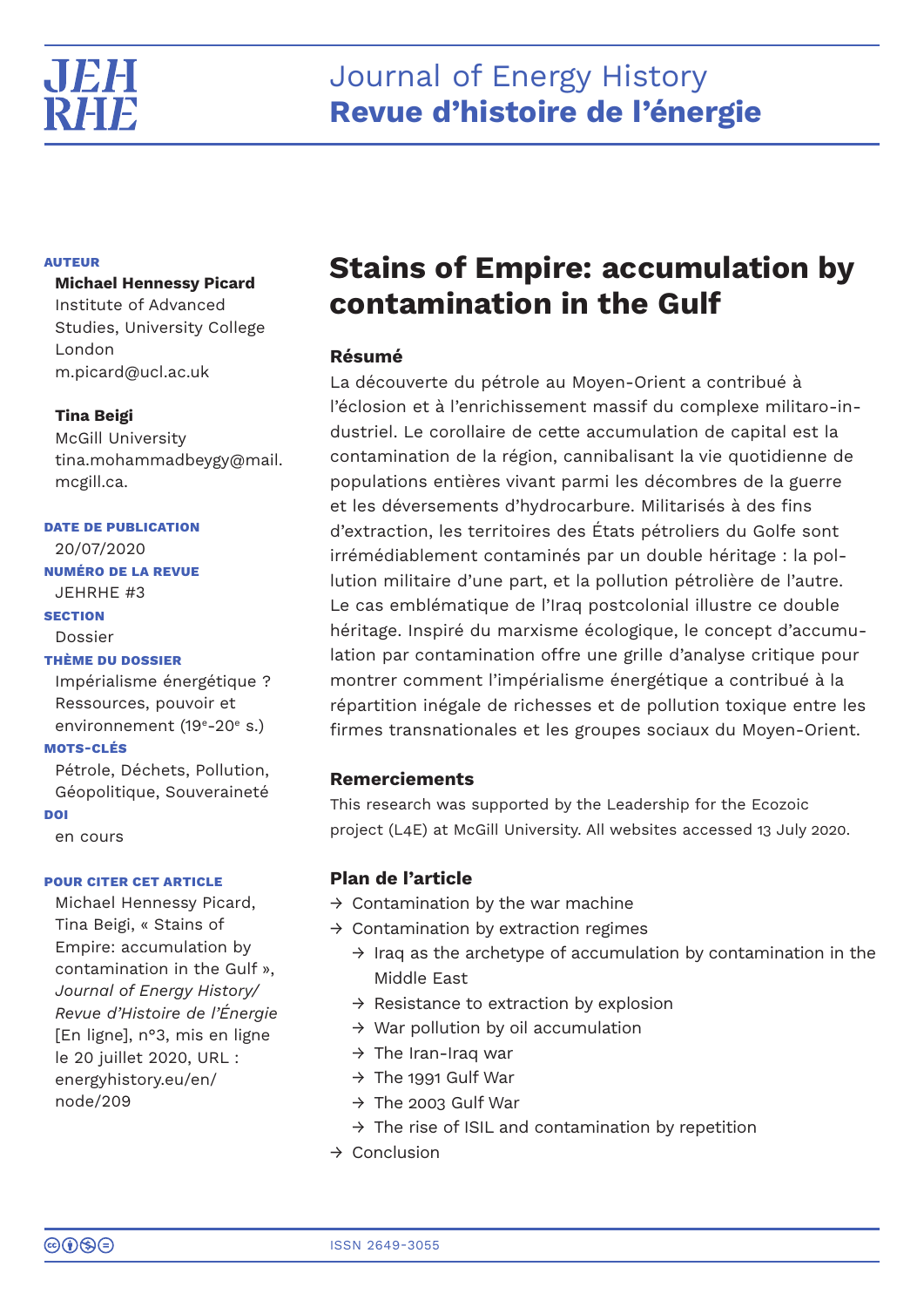- The Anthropocene typically refers to a new geological epoch where humanity is "*literally making*" the planet.**1** Stratigraphically, anthropogenic deposits form part of a new geological record, a new layer of the earth crust on the top of the lithosphere. This crust of civilizational waste (*littersphere)* has deprived the environment to the extend that we now live in an ecological state of permanent exception, illustrated by systematic toxicity and mass extinction.**2** According to the Stockholm Resilience Centre, resource extraction has surpassed the Earth's natural regeneration rates and the production of wastes is greater than what can be absorbed by the planet's sink mechanisms.**3** This colossal colonization by waste prompts the question: have we entered a corollary era of the Anthropocene, called the Molysmocene? The Molysmocene was coined in the 1960s by French marine biologist Maurice Fontaine to refer to a future wasteland era, an era which we now live in.**<sup>4</sup>** 1
- In this article, which is part of a broader research agenda on the Molysmocene, we investigate one of the driving forces behind a world colonized by heavy toxic waste, namely the ecological impact of the military-industrial complex. Aside from well-known critiques of the term Anthropocene raised by many scholars**5** across disciplines, and  $\mathfrak{D}$

**3** "Sinks are, in the physical-sciences sense of the word, those environmental zones that receive, absorb, and contain wastes" They are sites for storing, processing, discarding, and filtering waste. Jennifer Gabrys, "Sink: The dirt of systems", *Environment and Planning:Society and Space*, vol. 27, n° 4, 2009, 666-681; Will Steffen *et al*. "The Anthropocene: from global change to planetary stewardship" *Ambio* vol. 40, no° 7, 2011, 739.

**4** Molusma means "filth" or "stain" in Greek (μολυσμός).

**5** Among these scholars, Jason Moore and Donna Haraway pointed out the questionable politics of the neologism Anthropocene and argued that the epoch can be more properly referred to as respectively "the Capitalocene" or "Chthulucene", so that an undifferentiated humanity is not held accountable and rather the legacy is deviated towards a system: capitalism or the global economic system. Jason

contrary to the belief that humanity is "literally making" the planet, we argue that a certain military organization of capital and labor is *littering and breaking* the planet. Military industrialized countries have applied "brute force technologies" to destructive capacity, deliberately targeting the natural environments sheltering the enemy, including forests in Vietnam, and mountains in Afghanistan.**6** This form of Energy Imperialism uses a host of destructive and extractive technologies to alter human ecology.

For instance, the largest single institutional consumer of hydrocarbons in the world is the US Army. With an annual military budget of \$500 billion, the United States in 2017 alone purchased about 270,000 barrels of oil a day and emitted the equivalent of 25,000 kt-CO2.**7** Relying upon a global network of oil supply and heavy equipment on military bases deployed around the world, the US pollutes more than 140 countries combined.**<sup>8</sup>** 3

In the name of national security, military spending fuels global warming and planetary turbulence. Therefore, it is critical to assess the ecological destruction of war machines, in order to question the prevalent logic of security harnessed by belligerent governments worldwide. As contributors to the special issue on *Energy Imperialism*, we wish to ask: How are forms of military aggression entangled with the violence of extraction, contamination, fallout, toxicity and extinction? And how are these forces reshaping the very material possibilities and conditions of human lives? In sum, has the military-industrial complex become a planetary force? 4

**<sup>1</sup>** Simon Dalby, "Environmental geopolitics in the twenty-first century", *Alternatives* vol. 39, n° 1, 2014, 3-16.

**<sup>2</sup>** Ubaldus de Vries, "Sustainable uncertainty: Normalising the ecological state of exception", *Water Law* vol. 24, n° 3, 2014, 92-99; Justin McBrien, "Accumulating extinction: Planetary catastrophism in the Necrocene", *Anthropocene or Capitalocene*, 2016, 116-137.

W. Moore, *Capitalism and the Web of Life: Ecology and the Accumulation of Capital* (London: Verso, 2015). Donna Haraway, "Anthropocene, capitalocene, plantationocene, chthulucene: Making kin" *Environmental humanities* vol. 6, n° 1, 2015, 159-165.

**<sup>6</sup>** Paul Josephson, *Industrialized nature: Brute force technology and the transformation of the natural world*  (Washington D.C.: Island Press, 2002).

**<sup>7</sup>** Oliver Belcher *et al*. "Hidden carbon costs of the 'everywhere war': Logistics, geopolitical ecology, and the carbon boot‐print of the US military", *Transactions of the Institute of British Geographers* vol. 45, n° 1, 2020, 65-80.

**<sup>8</sup>** *Ibid*.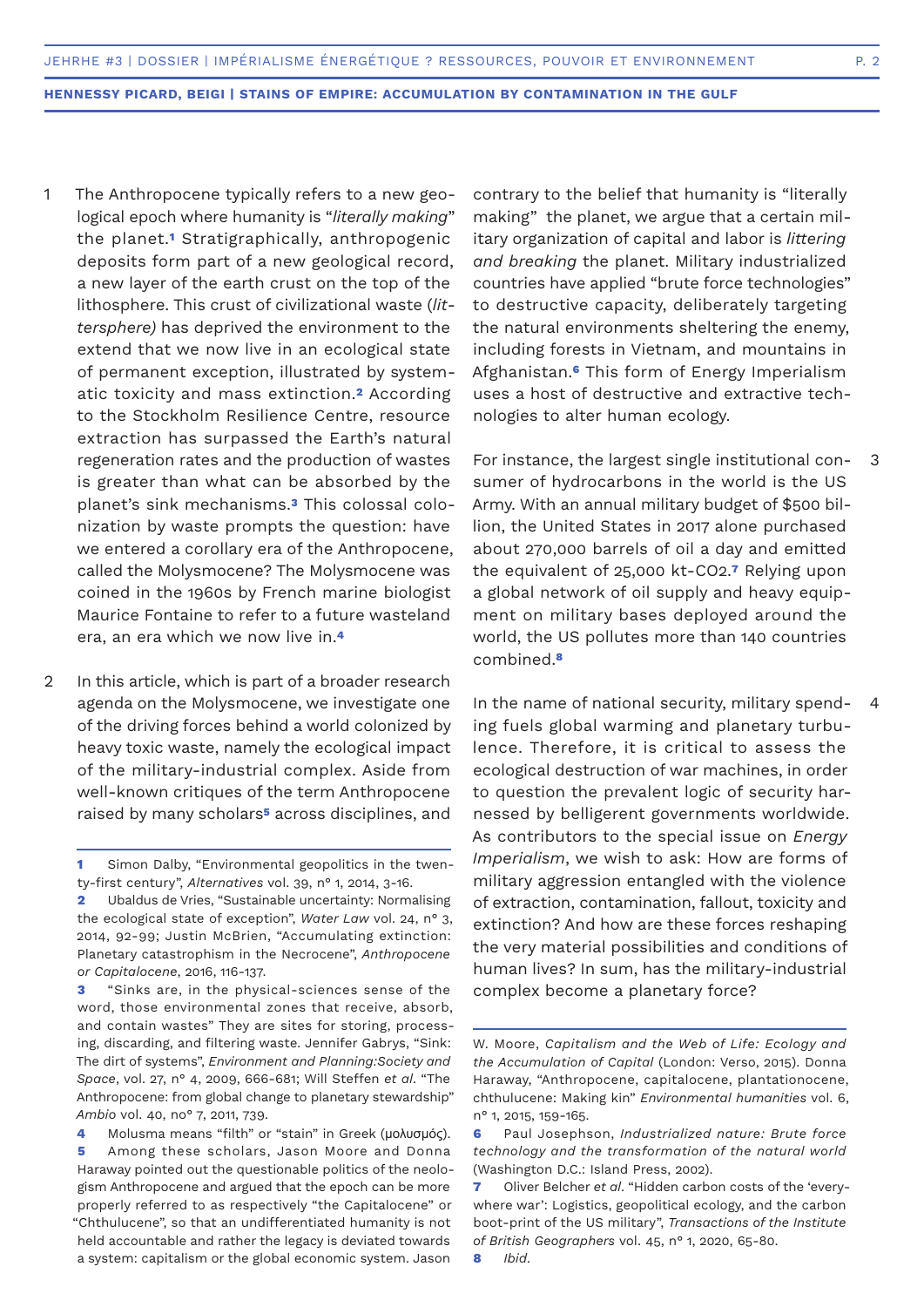- Already, environmental historians have provided clues to answer questions about the role of military ecocide.**9** For instance, Western rivalry over access to oil played a fundamental role in the Great Acceleration of the 20<sup>th</sup> Century. As the discovery of oil combustion accelerated the speed, power and performance of warships and other military equipment, control over vast reserves of oil became a strategic war aim for Western powers. At the time of the First World War, the conversion of the British Royal Navy to oil decided its superiority over its German rival and engaged the British Government in a belligerent policy of oil appropriation in the Persian Gulf. Western rivalry for oil in the Gulf peaked in response to military needs of the Second World War, which militarized the region to protect the increasingly complex network of pipelines and oil tankers. Conversion to oil gave rise to a military industrial complex, which multiplied public expenditure in aircraft, munition and chemical production, all energy-intensive and extremely polluting activities. Ultimately, the feedback loop of oil dependence and war economies provoked what Bonneuil and Fressoz call the Thanatocene – or Age of Death.**<sup>10</sup>** 5
- In light of these considerations, this article proposes to understand Energy Imperialism as a phenomenon driven by a double logic of extraction and pollution. The capitalist logic of energy extraction depends on the expansion of modes of exploitation outside of the boundaries of capitalist States, in geographical areas which are conquered, plundered and stripped of their previous social relations. This "primitive accumulation" of capital exists because, according to Marx, the creation of surplus value presupposes workers' complete alienation from self-sufficiency.**11** However, Ecological Marxist (Ecomarxist) 6

readings of primitive accumulation stress the equally important ecological underpinnings of this estrangement: an alienation from the natural world.**12** The coercive expropriation of peoples from their land allows for the overexploitation and degradation of this land: marginalized people are made redundant or "superfluous" by capitalist restructuring to better plunder their land.**<sup>13</sup>** Under Ecomarxist terms, Energy Imperialism may be conceptualized as a process of *accumulation by contamination*, by which corporate and military interests endanger, through drilling and bombing, sustainable means of collective subsistence and coexistence in order to reproduce capitalist modes of accumulation.**<sup>14</sup>**

Ecomarxism contends that the intoxication of postcolonial peoples and contamination of their peripheral land is the driving force of profit accumulation at the heart of the metabolic rift between core and peripheral states.**15** Heavy metal pollution, oil spillage, landmines, mortars, rockets, white phosphorus, sniper fire and high explosives, tear gas and barbed wire constitute the elements of the landscape of extraction and pollution in the postcolonial era.**16** Pollution weakens the possibilities of subsistence, let alone resistance of postcolonial peoples, whose ecologies are degraded for purposes of global or transnational value extraction. Postcolonial people suffer from material pollution – such as military-industrial waste – and forms of political

7

**<sup>9</sup>** Richard Tucker and Edmund Russell (ed.), *Natural enemy, natural ally: toward an environmental history of warfare* (Oregon State University Press, 2004).

**<sup>10</sup>** Christophe Bonneuil and Jean-Baptiste Fressoz, *The shock of the Anthropocene: The earth, history and us*  (London: Verso Books, 2016).

**<sup>11</sup>** Dionysios Drosos, "Adam Smith and Karl Marx: alienation in market society" *History of Economic Ideas*, 1996, 325-351.

**<sup>12</sup>** John Bellamy Foster, "Marx's ecology in historical perspective", *International Socialism*, 2002, 71-86.

**<sup>13</sup>** David Harvey, *The new imperialism* (Oxford: OUP, 2005); Mark Neocleous, "War on waste: Law, original accumulation and the violence of capital", *Science & Society* vol. 75, n° 4, 2011, 506-528.

**<sup>14</sup>** Although we amend its definition to adapt it to an Ecological Marxist framework, the concept is taken from, Federico Demaria, "Can the Poor Resist Capital? Conflicts over 'Accumulation by Contamination' at the Ship Breaking Yard of Alang (India)", *Nature, Economy and Society*, 2016, 273-304.

**<sup>15</sup>** John Bellamy Foster, *Marx's ecology: Materialism and nature* (New York: NYU Press, 2000); John Bellamy Foster, Brett Clark & Richard York, *The ecological rift: Capitalism's war on the earth* (New York: NYU Press, 2011).

**<sup>16</sup>** Martín Arboleda, *Planetary Mine: Territories of Extraction Under Late Capitalism* (London: Verso, 2020).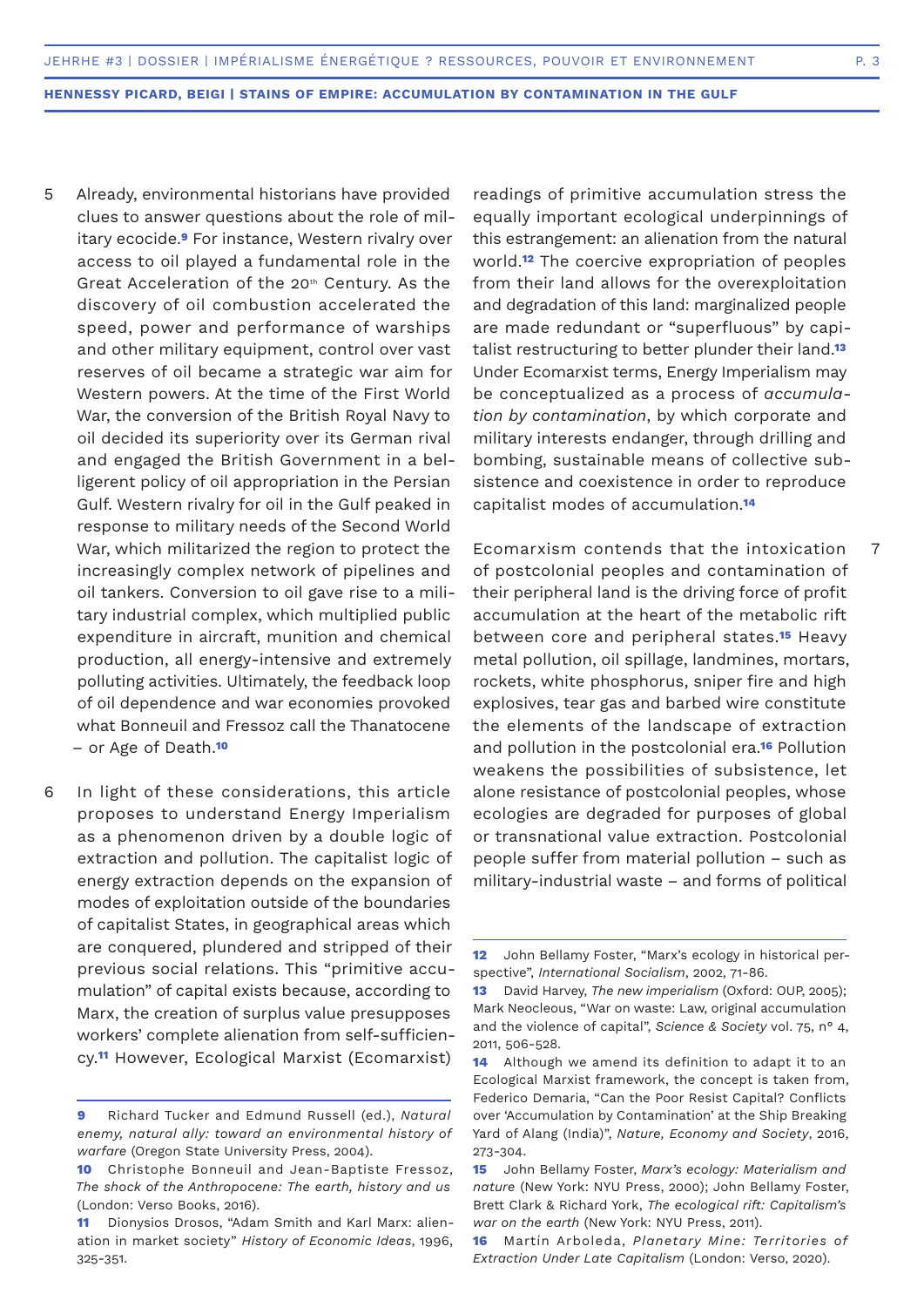pollution – such as military coups and self-perpetuating corruption.

- The abstract process of accumulation by contamination embeds itself in postcolonial peoples' daily interactions. Contamination pervades the most intimate confines of social life, complicating basic access to freshwater or public education. In the postcolonial world, residues of imperial design create the distinct sociopolitical condition of marginalized communities, who have to live in the rubble of war, the spills of oil, and a corrupt political landscape.**17** As we shall see, a century of war-making and oil drilling reduced the autonomy and sustainability of communities in the Gulf. 8
- The story of accumulation by contamination in the Gulf begins in the new age of engine combustion born out of the world's first oil-based military conflict of 1914-18. At the time, the "Middle East" was carved by a line drawn in the sand to protect British and French imperial interests.**<sup>18</sup>** Intoxicated by the "vapors of black gold", which had so valuably contributed to the war effort, the Western military and industrial classes detached Arabia from the Ottoman enemy to secure their grip over the riches of the Gulf.**19** This process of primitive accumulation on a land previously void of large-scale industrial relations created pockets of "humans-as-waste", or surplus populations separated from domains of capitalist exchange.**20** Energy Imperialism divorces labor from its means of subsistence and marginalizes self-sufficient people made redundant in the context of capitalist restructuring.**21** For exam-9

ple, military operations during the First World War disrupted local pearl-diving fisheries in the Arabian Gulf.**22** After the war, aerial raids, mining, drilling and piping operations, as well as property enclosure expropriated the *fellahin* (traditional peasantry) in Kut, Amhara and Bagdad.**23** Then, throughout the 1920s and 1930s, military bombing and industrial drilling within artificially-created State boundaries threatened the livelihood of Bedouins, Assyrians and Kurds, who had until then operated along variable relays of exchange across Mesopotamia.**<sup>24</sup>**

Therefore, one of the striking features of Energy Imperialism in the Gulf is the dynamic process of accumulation (*extraction*) by contamination (*explosion*). Over the course of a century, surveillance from above and extraction down below fueled successive rounds of oil wars.**25** Both kinds of pollution – war pollution and oil pollution – simultaneously converge around the capitalist necessity to feed productivity gains of the combustion engine, which propels war machines and irrigates the global political economy. These two methods of contamination by war (1) and oil (2) have persistently created "land- and humansas-waste" in the postcolonial Middle East. Many aspects of military-industrial capitalism excrete nature and human labor from the process of accumulation and render it superfluous. This article specifically turns to the history of postcolonial Iraq to illustrate this enduring dynamic of Energy Imperialism in the Middle East. It thus 10

**<sup>17</sup>** Gastón Gordillo, *Rubble: The afterlife of destruction* (Durham: Duke University Press, 2014).

**<sup>18</sup>** James Barr, *A Line in the Sand: The Anglo-French Struggle for the Middle East, 1914-1948: The Anglo-French Struggle for the Middle East, 1914–1948* (New York City: WW Norton & Company, 2012).

**<sup>19</sup>** Edwin Black, B*anking on Baghdad: Inside Iraq's 7,000 year history of war, profit and conflict* (Hoboken: Wiley, 2004), 165.

**<sup>20</sup>** Michelle Yates, "The human‐as‐waste, the labor theory of value and disposability in contemporary capitalism", *Antipode* vol.43, n° 5, 2011, 1679-1695.

**<sup>21</sup>** See Susan Marks, "Law and the production of superfluity", *Transnational Legal Theory* vol. 2. n° 1, 2011, 1-24.

**<sup>22</sup>** Richard LeBaron Bowen, "The pearl fisheries of the Persian Gulf", *Middle East Journal* vol. 5, n° 2, 1951, 161-180. **23** Hanna Batatu, *The Old Social Classes and the Revolutionary Movements of Iraq: A Study of Iraq's Old Landed and Commercial Classes and of its Communists, Baathists and Free Officers* (New York: Princeton University Press, 1982).

**<sup>24</sup>** Daniel Silverfarb, *Britain's Informal Empire in the Middle East. A Case Study of Iraq. 1929-1941* (Oxford: Oxford University Press, 1986), 33-47; Martin Thomas, "Bedouin Tribes and the Imperial Intelligence Services in Syria, Iraq and Transjordan in the 1920s", *Journal of Contemporary History* vol. 38, n° 4, 2003, 539.

**<sup>25</sup>** An oil war is a conflict over petroleum resources, their transportation, consumption, or regulation. The term may also refer generally to military conflicts in oil-rich countries. Mary Kaldor, Terry Lynn Karl & Yahia Said, *Oil wars* (London: Pluto Press, 2007).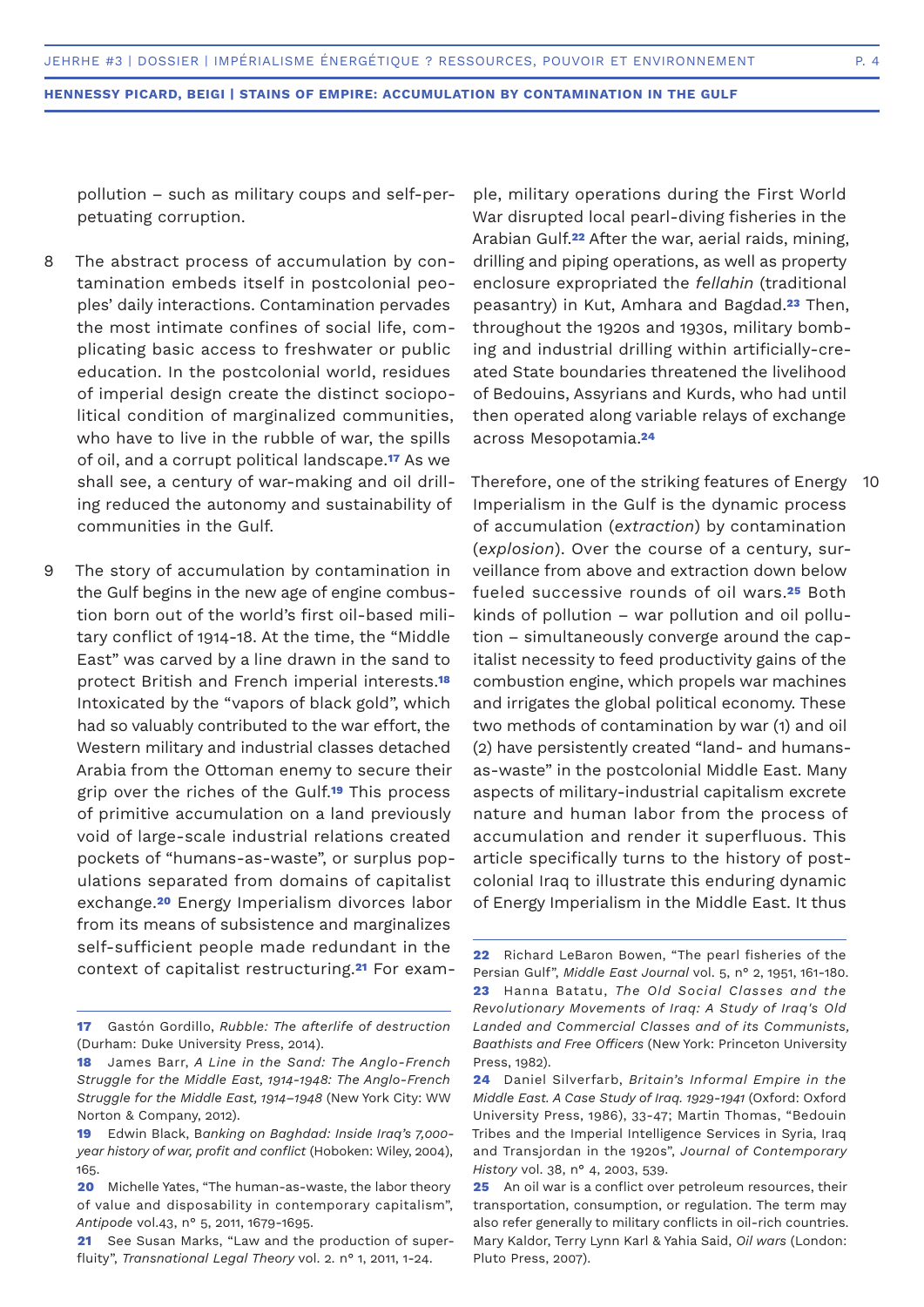investigate how the war machine (1) and the extractive regime (2) have accelerated the rate of accumulation by contamination since the global energy transition to petroleum.

### **CONTAMINATION BY THE WAR MACHINE**

- The Western war machine in the Middle East arose in connection with efforts to absorb vast quantities of oil. At the heart of the Persian Gulf sits the golden stock of 680 billion barrels of proven oil reserves, which represent approximately 66% of the total world oil reserves. As a highly concentrated source of energy, petroleum rapidly became a source of competitive interference in the Gulf during the 20th Century.**26** The rivalry for access to oil reserves violently broke out during the First World War**27**, peaked during the Second World War, morphed during the Cold War into two oil crises in the 1970s, the Iraq-Iran War in the 1980s and heated up again with the more recent Gulf Wars of 1991 and 2003.**<sup>28</sup>** 11
- 12 The war machine relies on oil to function, to the point where a self-perpetuating mode of military coercion, such as jet-propelled bombing, prepares the terrain for further rounds of oil accumulation in the Middle East, upon which the war machine depends for its own survival.**<sup>29</sup>** Whereas the war machine pursues oil extraction underground, the bombing campaigns destroy communities and ecologies overground, either by sudden death or by the slow violence of toxic pollution.**<sup>30</sup>**
- As a result of war, Bahrain, Kuwait, Oman, Saudi 13 Arabia, Qatar, and United Arab Emirates have all been polluted by heavy toxic metal, and petroleum hydrocarbon contamination. In the

aftermath of the 1991 Gulf War for example, oil field fires have chronically contaminated coasts, seas, soil, and air.**31** As much as wealth from oil extraction is unevenly distributed, the pollution from oil wars is disproportionally dumped on vulnerable and marginalized communities in the region. Along the Tigris river, in Basra and in the Shatt al-Arab, the prevalence of disease is especially high among the impoverished and malnourished, which are exposed to water sources contaminated with mercury, arsenic, lead, cobalt, cadmium, petroleum products, oil, soot from oil fires, and depleted uranium.**<sup>32</sup>**

### **CONTAMINATION BY EXTRACTION REGIMES**

Tied in with the aforementioned importance of 14the war machine in the production and reproduction of accumulation by contamination is the role of oil extraction. The environmental legacy of oil extraction in the Gulf reveals the extent to which the petroleum industry is responsible for global contamination today. Oil cartels are linked to 71% of industrial greenhouse gas emissions since 1988. Over half of global industrial emissions since 1988 can be traced to twenty-five corporate and state producers. The state producers are mostly located in the Gulf region, while the corporate producers are mostly headquartered in the West, such as ExxonMobil, Shell and BHP Billiton.**33** Beyond the harmful effect of CO2 pollution, the physical attrition of environments from exploration, drilling, and extraction can be greater than from a large oil spill. Major impacts of the oil industry include deforestation, ecosystem destruction, chemical contamination of land and water, long-term harm to animal populations (particularly migratory birds and marine mammals),

**<sup>26</sup>** Richard Cottam, *Competitive Interference and Twentieth Century Diplomacy* (Pittsburgh: University of Pittsburgh Press, 1967).

**<sup>27</sup>** Donald McKale, *War by revolution: Germany and Great Britain in the Middle East in the era of World War I* (Ohio: Kent State University Press, 1998).

**<sup>28</sup>** Kaldor *et al*., supra note 25.

**<sup>29</sup>** Jeff Colgan, *Petro-aggression: When oil causes war*  (Cambridge: Cambridge University Press, 2013).

**<sup>30</sup>** Rob Nixon, *Slow Violence and the Environmentalism of the Poor* (Cambridge: Harvard University Press, 2011).

**<sup>31</sup>** Afnan Mahmood Freije, "Heavy metal, trace element and petroleum hydrocarbon pollution in the Arabian Gulf" *Journal of the Association of Arab Universities for Basic and Applied Sciences* vol. 17, n° 1, 2015, 90-100.

**<sup>32</sup>** Tara Rava Zolnikov, "The maladies of water and war: addressing poor water quality in Iraq" *American journal of public health* vol. 103, n° 6, 2013, 980-987.

**<sup>33</sup>** The Carbon Majors Database & Climate Accountability Institute, "Disclosure Insight Action Report", July 10, 2017, Url: https://www.cdp.net/en/articles/media/new-reportshows-just-100-compani… (accessed 20/03/2020).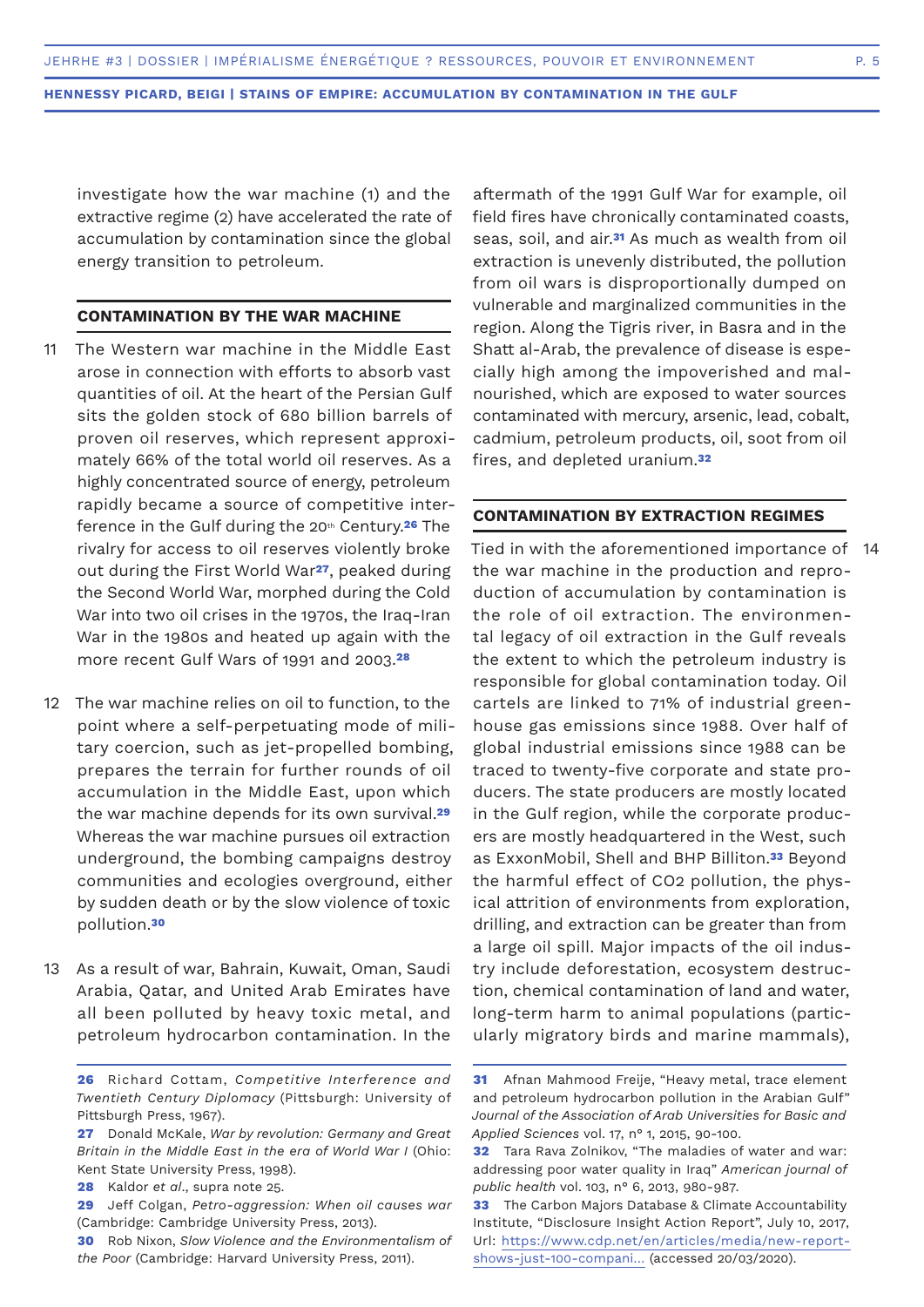human health and safety risks for neighboring communities and oil industry workers, and displacement of communities.**<sup>34</sup>**

- On- and off-shore exploration, drilling, and extractive activities are inherently invasive and affect ecosystems, human health, and local cultures. After identifying potential oil reserves using remote sensing techniques and satellite mapping, companies build roads, platforms, and pipelines, bring in crews and vehicles, and drill exploratory test wells. Exploration activities expand a hundredfold, and more wells and infrastructure are built once oil is discovered. Oil extraction includes a range of drilling techniques and the use of subsurface explosives, including in a few historical cases the use of nuclear charges.**<sup>35</sup>** 15
- Historically, the polluting effects of accumulation by contamination have been disproportionally experienced in the peripheries of the global economy. Political ecologists call this plundering of poorer countries by the exploitation of their resources, the degradation of their natural habitat, which cause an asymmetric global distribution of wealth and waste, an Ecological debt.**36** Ecological debt is an indicator of the cumulative historical socio-ecological subsidy "paid" by the peripheries necessary to maintain the core's industrial techno mass.**37** Research on total energy and material consumption shows that core regions within the world economy have significantly higher "metabolic" rates than peripheral regions.**<sup>38</sup>** 16

As an extractive periphery, the Gulf has been 17 particularly subjected to this Ecological debt. The nexus of war and environmental degradation demonstrates that the Gulf is plagued with toxic rubble, dust, oil fire pollution and war contamination. One country within this localized periphery has been particularly targeted by the process of accumulation by contamination: Iraq. Iraq has become an extractive wasteland through a succession of military bombing campaigns. Coercive oil accumulation contributed to the asymmetric stock distribution of energy and toxic waste between Western corporations and Middle Eastern populations.

# **Iraq as the archetype of accumulation by contamination in the Middle East**

In Iraq, the century-long accumulation of 18extractive policies for the benefit of Western corporations has been accompanied by the correlative bombing and contamination of the Iraqi soil, peoples and culture. By the time Britishappointed King Faisal ascended the throne of Iraq in 1925, the Persian Gulf had effectively become a military-industrial site of Western imperialism, where financial speculation and sovereign debt consolidation funded the construction and maintenance of environmentally-costly military bases, roads, railroads, pipelines, canals, residences and embassies.**<sup>39</sup>** Such capital-intensive projects weighed heavily on the populations, depriving them of prior social arrangements and binding them by indenture on the estates of a landed ruling minority. The mechanized oil boom transformed social relations and fixed new boundaries, incorporated a local landed class into the global economy, while excluding and inflaming the resistance of the wider community. Those who resisted the drilling down below were subjected to military repression from above, under the euphemistic policy of "morale bombing", which was the

**<sup>34</sup>** Dara O'Rourke and Sarah Connolly, "Just oil? The distribution of environmental and social impacts of oil production and consumption" *Annual Review of Environment and Resources* vol. 28, n° 1, 2003, 587-617.

**<sup>35</sup>** *Ibid*.

**<sup>36</sup>** Erik Paredis, *The concept of ecological debt: its meaning and applicability in international policy* (Cambridge: Academia Press, 2009).

**<sup>37</sup>** Rikard Warlenius, Gregory Pierce and Vasna Ramasar, "Reversing the arrow of arrears: The concept of "ecological debt", and its value for environmental justice", *Global Environmental Change* vol. 30, 2015, 21-30.

**<sup>38</sup>** Shweta Singh, Chris Kennedy, "Estimating future energy use and CO2 emissions of the world's cities", *Environmental Pollution* vol. 203, 2015, 271-278.

**<sup>39</sup>** Geoff Burrows, Phillip Cobbin, "Budgetary and financial discontinuities: Iraq 1920–32", *Accounting History Review* vol. 21, n° 3, 247-259; Toby Dodge, *Inventing Iraq – The Failure of Nation-Building and a History Denied* (Oxford: Oxford University Press, 2003).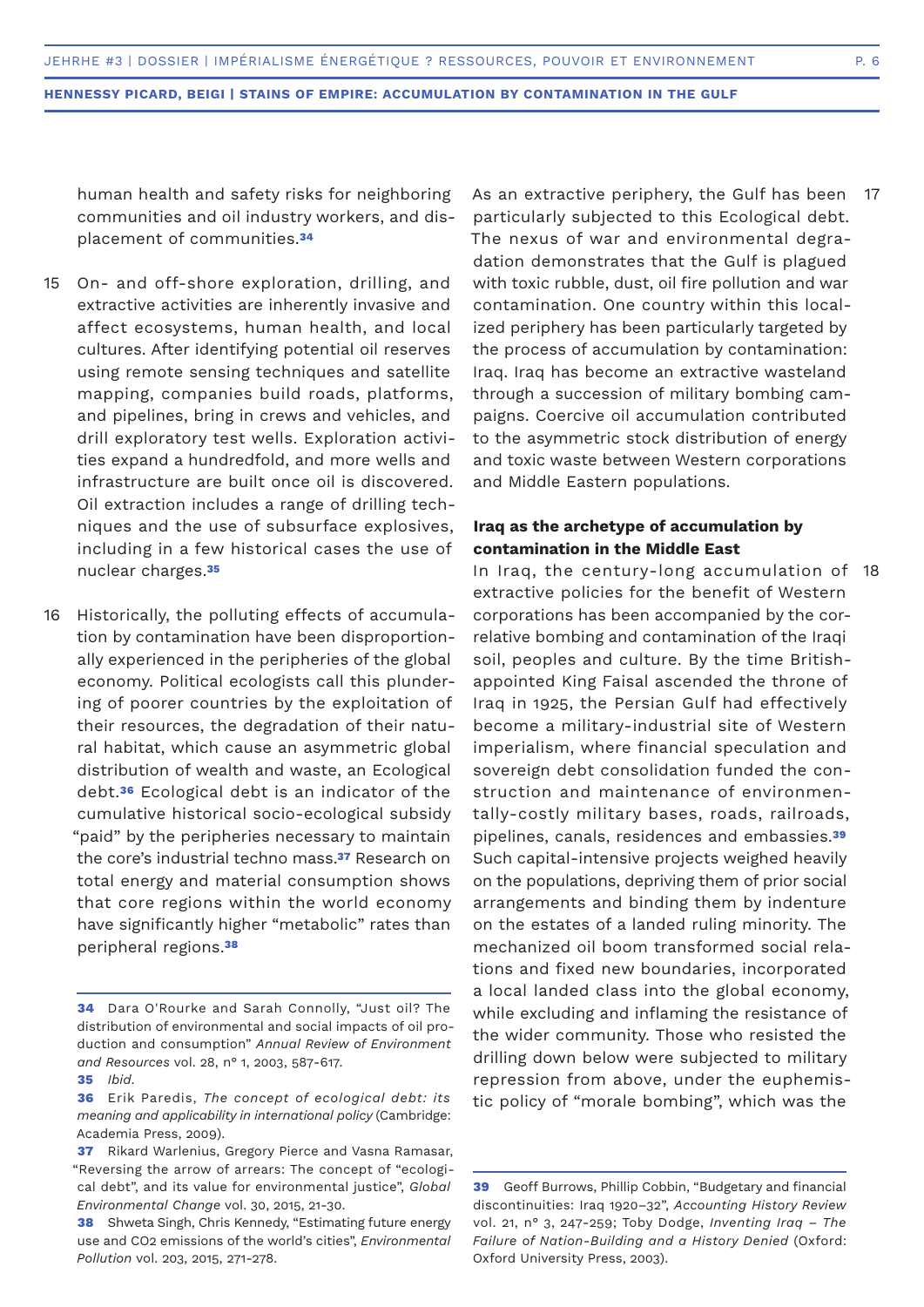weapon of choice of the British Royal Air Force against Arab rebellion in Iraq.**<sup>40</sup>**

- Our Ecomarxist analysis of accumulation by contamination in the Gulf emphasizes the entanglement between bombing and drilling, which shaped and transformed the entire system of property rights in the Gulf, but also its ecology.**41** With the full military support of the British Royal Air Force, foreign oil cartels and agricultural engineers restructured the land to guarantee extraction.**<sup>42</sup>** Under British trusteeship, Iraqi representatives were coerced into ceding exclusive oil concession rights to a Western syndicate, which bore the deceiving name of the Turkish Petroleum Company (TPC). The 1925 TPC monopoly contract distributed equal shares amongst British, American, Dutch and French shareholders.**<sup>43</sup>** 19
- 20 Rising militarization costs had to be reimbursed by collecting taxes. Therefore, pursuant to a 1924 bilateral Anglo-Iraqi Treaty, British civil servants controlled public expenditure and made sure that half of British spending was financed by the Arab Kingdom's treasury.**44** Iraq was essentially controlled by a new military regime of panoptical vision to protect the new boundaries of oil concessions, which terrorized rural populations in the name of foreign oil extraction.**45** The British Royal Air Force became the bailiff of powerful oil men, revealing the symbiotic relationship between the military and corporate sector.**<sup>46</sup>**

**40** Jafna Cox, "A splendid training ground: the importance to the Royal Air Force of its role in Iraq, 1919–32", *The Journal of Imperial and Commonwealth History* vol. 13, n° 2, 1985, 157-184.

**41** Jairus Victor Grove, *Savage ecology: War and geopolitics at the end of the world* (Durham: Duke University Press, 2019).

**42** Gareth Jones, "The British Government and the Oil Companies 1912-1924: The Search for an Oil Policy", *The Historical Journal*, 1977, vol. 20, n° 3, 666.

**43** Turkish Petroleum Company, "Limited Convention with the Government of Iraq", Mar 14, 1925: PRO CO730/158/9/119238.

- **44** Burrows & Cobbin, supra note 39.
- **45** Foreign Office, FO 371/12260, E4432/86/65; Llewellyn Woodward (ed.), *Documents on British Foreign Policy, 1919- 1939* (London: HMSO, 1946-1986); Dodge, supra note 39.
- **46** Peter Sluglett, *Britain in Iraq: Contriving King and Country* (New York: Columbia University Press, 2007), 187; Phillip Meilinger, "Trenchard and 'Morale Bombing': The

Winston Churchill, then Colonial Secretary and Hugh Trenchard, founder of the Royal Air Force, waged a deadly and toxic bombing campaign, which satisfied the need to protect oil field exploration from Bedouin looting activity over a vast and remote territory.**47** Striped of their means of survival, Bedouin tribes flocked to privately owned estates and the cities, looking for work.

In the 1920s, fumigating air raids turned the tribes into servitude on the estates of a landed ruling minority backed by the British military. One such onslaught was launched by the Royal Air Force in 1923-24 in Southern Iraq, where the peasants and nomadic tribesmen from the Euphrates refused to pay up taxes to the tribal leaders responsible for collecting them. Later, Air Force operations raided the Kurds and Assyrians, confining them to an insular existence.**<sup>48</sup>** 21

While indigenous rulers became landed aris-22tocrats, the British, US, French and Dutch oil company shareholders monopolized underground property rights. Engineers built railways, oil depots, wells and equipment, while senior civil servants held power over the Kingdom's revenue to buy peace among a client network of regional bureaucrats and local tribal leaders. From the beginning of Iraq's history, the uneven distribution of capital created ostentatious wealth on one side of the spectrum, and "superfluous" or "disposable" categories of population on the other. In the new Kingdom, the old Ottoman bureaucracy was replaced by British administrators: only 3.74 percent of civil servants were Arabs, the rest were members of the British imperial service.**49** The region's extractive economy became a treasure chest for British shipping lines, engineering firms and the

Evolution of Royal Air Force Doctrine Before World War II" *The Journal of Military History*, 60, n° 2, 1996, 243.

**<sup>47</sup>** Cox, supra note 40.

**<sup>48</sup>** David Omissi, "Britain, the Assyrians and the Iraq Levies, 1919–1932", *The Journal of Imperial and Commonwealth History* vol. 17, n° 3,1989, 301-322.

**<sup>49</sup>** Philip Willard Ireland, "Iraq; a Study in Political Development: A Study in Political Development", *Russell & Russell*, 1970, 146.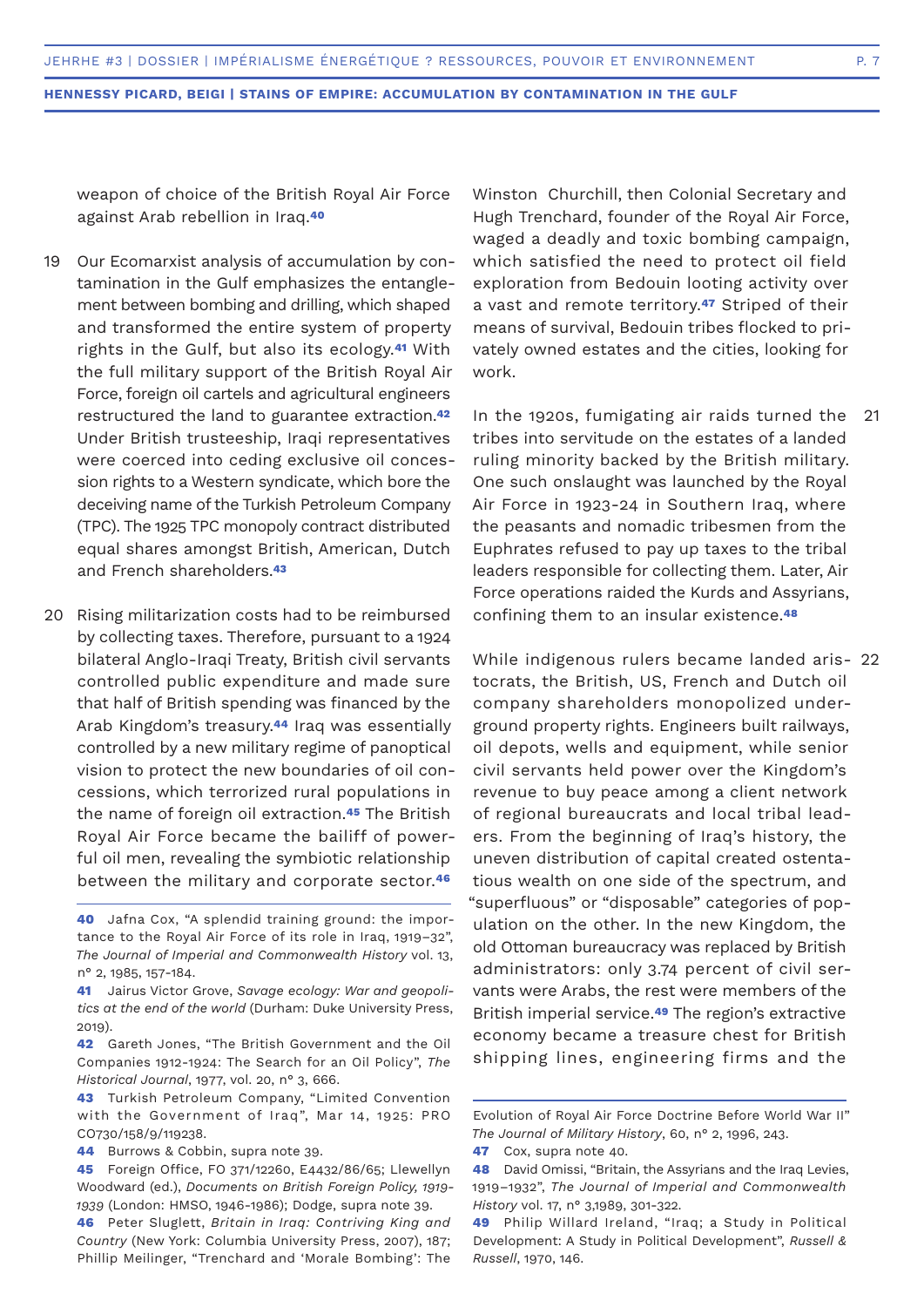armament industry. Annual reports to the League of Nations demonstrate that Britain held the financial authority to control the flow of external capital and establish sovereign debt repayment schemes over Iraq for the purpose of accumulation.**50** The violence of coercive extraction inflamed the resistance.

### **Resistance to extraction by explosion**

- 23 As the locals were progressively dislodged and contaminated by foreign bombing campaigns, the indignity of British tactics ignited armed resistance across the country. In June 1920, a coalition of disgruntled tribal sheikhs, religious dignitaries and vociferous nationalists rebelled against the British policy of extraction and displacement. In "the Year of the Catastrophe" (*Am al-Nakba*), the "Awakening" (*Thawra*) was considered the catalyst of Arab nationalist sentiment against Energy Imperialism.**<sup>51</sup>**
- 24 In a coordinated effort to disrupt the enemy's objectives, nationalists targeted the new transportation routes and building sites. Raids on British lines of communication increased. The rebels ambushed political officers, rampaged British garrisons, burnt local bridges, blew up railroad lines, drowned supply ships and massacred their crew.**52** Trains were looted. Petrol dumps blew up. "Everywhere and every day, the rebels sniped, murdered, pillaged, burned, kidnapped, robbed, laid siege, sabotaged, and unwove the very fabric of

Britain's presence".**53** The 1920 revolt was a violent reaction to Energy Imperialism. However, one cannot deny the pollution that endogenous resistance inflicted upon the land. Iraqis were constrained in their resistance tactics by the industrial infrastructure and military equipment imported by the occupying power: by targeting sources of extraction and arms depots, the resistance to accumulation by contamination aggravated the ecological impact of fossil extraction.

Encouraged by the wave of nationalism, Iraqi del-25 egates requested the election of a Convention and appealed for a united Arab Government elected by universal suffrage.**54** Instead, Great Britain continued its policy of extraction by explosion. "The Royal Air Force used aerial bombings to level whole villages. Karbala, Najaf, and Kufa surrendered in mid-October [...]. With most of the leaders under arrest or in exile, the tribes and towns of southern Iraq submitted to British authority.**55**" In the end, airstrikes and military blockades succeeded in locking the agricultural workforce onto landed estates modelled on English aristocratic domains.**56** Once the revolt had been crushed, the British High Commission established a network of military airbases across the Gulf, backed by a local central authority capable of protecting the flow of crude across large stretches of sand. High-tech weaponry, especially oil-fueled planes, prevented the sabotage of pipelines and shipping routes.

By the time the British Mandate was over in 261932, vast tracts of Iraqi land had become militarized to protect the growing oil revenue of the

**<sup>50</sup>** Report by H.M. Government to the Council of the League of Nations on the Administration and Progress in Iraq during the Period 1920-1931, Colonial, no 58, H.M.S.O., London, 1931; British embassy in Iraq, "Annual Report on Iraq for 1933". 28 March 1934, FO 371/17871, E2204/2204/93; Newton to foreign office, 10 June 1940 and 19 Oct. 1940, FO 371/24556, E2198/E2913/203/93. For general discussion, see Burrows & Cobbin, supra note 39.

**<sup>51</sup>** The nationalist coalition brought together four distinct groups: the rural tribes, the Shiite religious community, the urban masses guided by notables and intellectuals, and finally the old guard of Arab officers of the Ottoman army, who had sought refuge in neighboring Syria. See Batatu, supra note 23.

**<sup>52</sup>** Winston Churchill, "Situation in Mesopotamia, 2nd September 1920", *Secret Cabinet memo*, Aug 2, 1920: BL L/ MIL/5/800, Wilson, 294.

**<sup>53</sup>** Edwin Black, *Banking on Baghdad: Inside Iraq's 7,000- Year History of War, Profit and Conflict* (Hoboken: John Wiley & Sons, 2004), 256.

**<sup>54</sup>** Acting Civil Commissioner. Review of the Civil Administration of Mesopotamia to His Majesty's Government, Indian Office, December 3, 1920 [Cmd. 1061], 141.

**<sup>55</sup>** Judith Yaphe, "Until They Leave: Liberation, Occupation, and Insurgency in Iraq" in Amatzia Baram, Achim Rohde and Ronen Zeidel (eds.), *Iraq Between Occupations* (New York: Palgrave Macmillan, 2010).

**<sup>56</sup>** Martin Thomas, "Bedouin Tribes and the Imperial Intelligence Services in Syria, Iraq and Transjordan in the 1920s", *Journal of Contemporary History* vol. 38, n° 4, 2003, 539.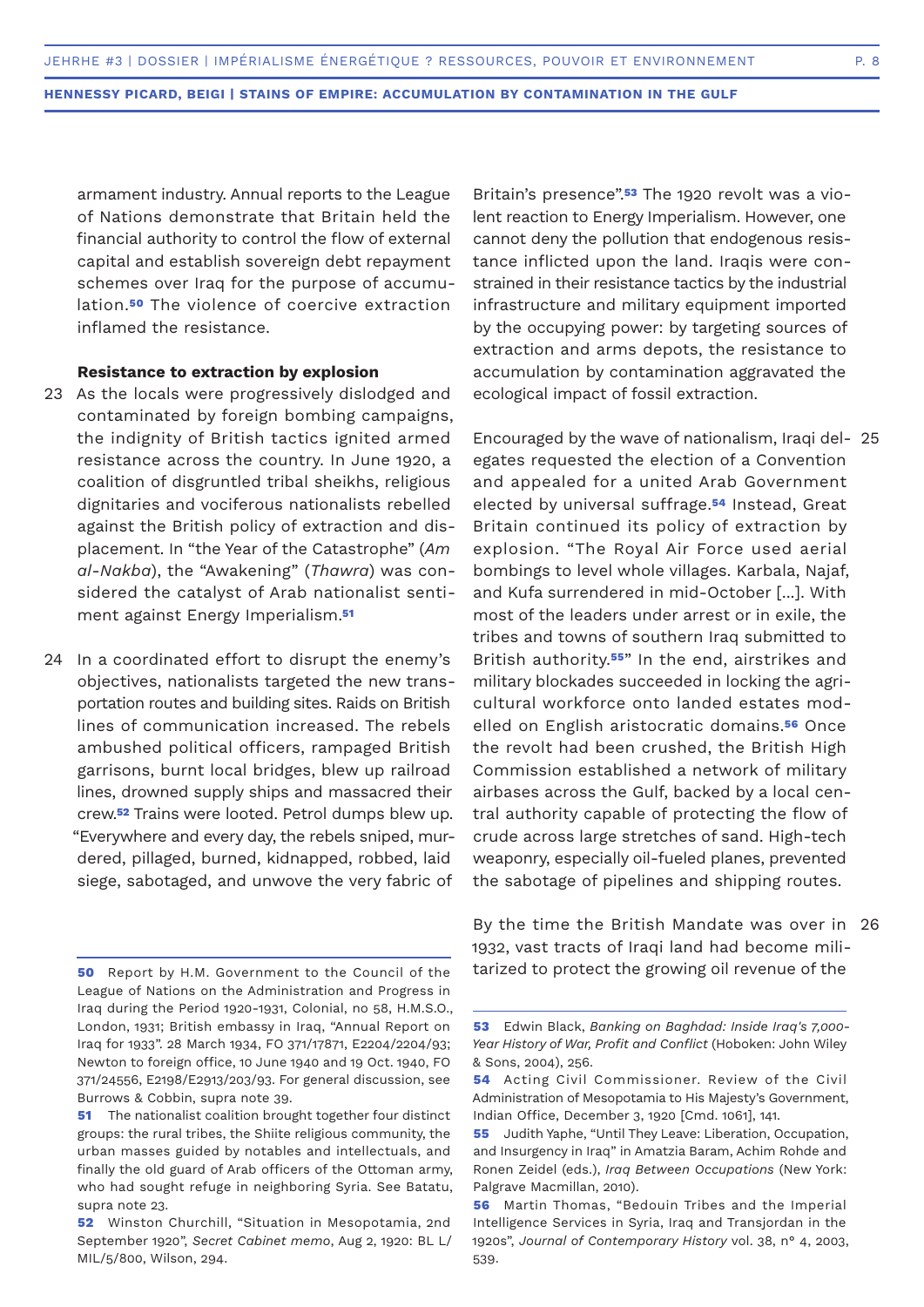State. The panoptical power of airplanes played a major role in asserting the coercive violence of the State, which collected land rent adjusted to profit margins of foreign oil companies.**57** The legacy of the British mandate in Iraq created an atmosphere of suspicion, betrayal and revolt.**<sup>58</sup>** Soon enough, rival military factions fought for the control of the State.

- In 1933, the Iraqi army crushed the rising Assyrian 27 autonomous movement with British military support, which dropped a hundred bombs on Assyrian positions.**59** To protect plans for the construction of a new pipeline in Northern Iraq, ground forces led by army officer Bakr Sidqi waged a campaign of terror, indiscriminately massacring, men, women and children in the Simile district. In October 1936, Sidai, by then acting commander of the Royal Iraqi Army, staged a military coup by dropping leaflets over Baghdad with military planes. Nine months later, in August 1937, Sidqi was assassinated on the Mosul air force base along with the commanding officer of the Royal Iraqi Air Force.**60** The violent history of postcolonial Iraq shows the extent to which British planes and oil revenue provided the fuel for modernized feudal warfare.
- 28 The cycle of oil extraction and military violence produced political instability in the Kingdom, which is revealed by the fact that fifty-eight governments succeeded each other between 1921 and the nationalist revolution of 1958.**61** The

dazzling spectacle of oil extraction and bomb explosion created an endless appetite for power among rival factions, which claimed to offer a postcolonial alternative, while effectively replicating the hegemonic military structure of government. By using oil as a revenue stream for political repression instead of wealth redistribution, the Iraqi State mirrored the very process of accumulation by contamination established by British Energy Imperialism.**62** While military officers controlled oil revenue in Baghdad, a landed aristocracy ruled over enclosed agricultural estates in the countryside. As a result of this "great transformation"**63** where Iraqis became part of a market society, farmers were not only economically dispossessed from their land by accumulating sheikhs, they were also "contaminated" by new social arrangements. Although the entire society transformed, the shifting political economy of the Oil Kingdom weighed most heavily on the poor, such as small-scale farmers. Between 1932 and 1958, the State relegated the "superfluous categories" of peasants and farm laborers to the slums of urban centers, ravaged by water pollution, trachoma, and dysentery. While oil revenues kept coffers filled to the brim, the military regime was incapable of providing elementary social services.**64** In contrast to exogenous extraction by explosion, the endogenous exploitation of oil resources led to a dynamic of social exclusion and fragmentation.

# **The Saddam years: contamination by exclusion**

By 1958, Iraq had entered a new historical phase, 29characterized by the internal adoption of a violent cycle of accumulation by contamination. Throughout the second half of the  $20<sup>th</sup>$  Century, postcolonial Iraq would follow a path dependency founded on British Energy Imperialism. Since its cartel origins, the country had been an inherently weak client State ruled by a military

**<sup>57</sup>** See Art. 32 Convention of the British Oil Development Company with Iraq signed on January 5th. 1931 by the High Commissioner John Chancellor & J. Skliros, on behalf of the Company, published in Iraq's Official Gazette, Bagdad, February 4, 1931; Edward Peter Fitzgerald, "The Iraq Petroleum Company, Standard Oil of California, and the Contest for Eastern Arabia, 1930-1933", *The International History Review* vol. 13, n° 3, 1991, 441.

**<sup>58</sup>** Marion Farouk-Sluglett and Peter Sluglett, *Iraq Since 1958. From Revolution to Dictatorship* (London: KPI, 1987).

<sup>59</sup> Khaldun Husry, "The Assyrian affair of 1933." International Journal of Middle East Studies", vol. 5, n° 2, 1974, 161-176.

**<sup>60</sup>** Phebe Marr, *The modern history of Iraq* (Oxfordshire: Routledge, 2018).

**<sup>61</sup>** Christopher Catherwood, *Churchill's Folly: How Winston Churchill Created Modern Iraq* (New York: Carroll & Graf, 2004), 221.

**<sup>62</sup>** Toby Dodge, *Inventing Iraq – The Failure of Nation-Building and a History Denied* (Oxford: Oxford University Press, 2003).

**<sup>63</sup>** Karl Polanyi, *The great transformation* (Boston: Beacon press, 1944).

**<sup>64</sup>** Uriel Dann, *Iraq under Qassem: a political history, 1958- 1963* (New York: Praeger, 1969), 5.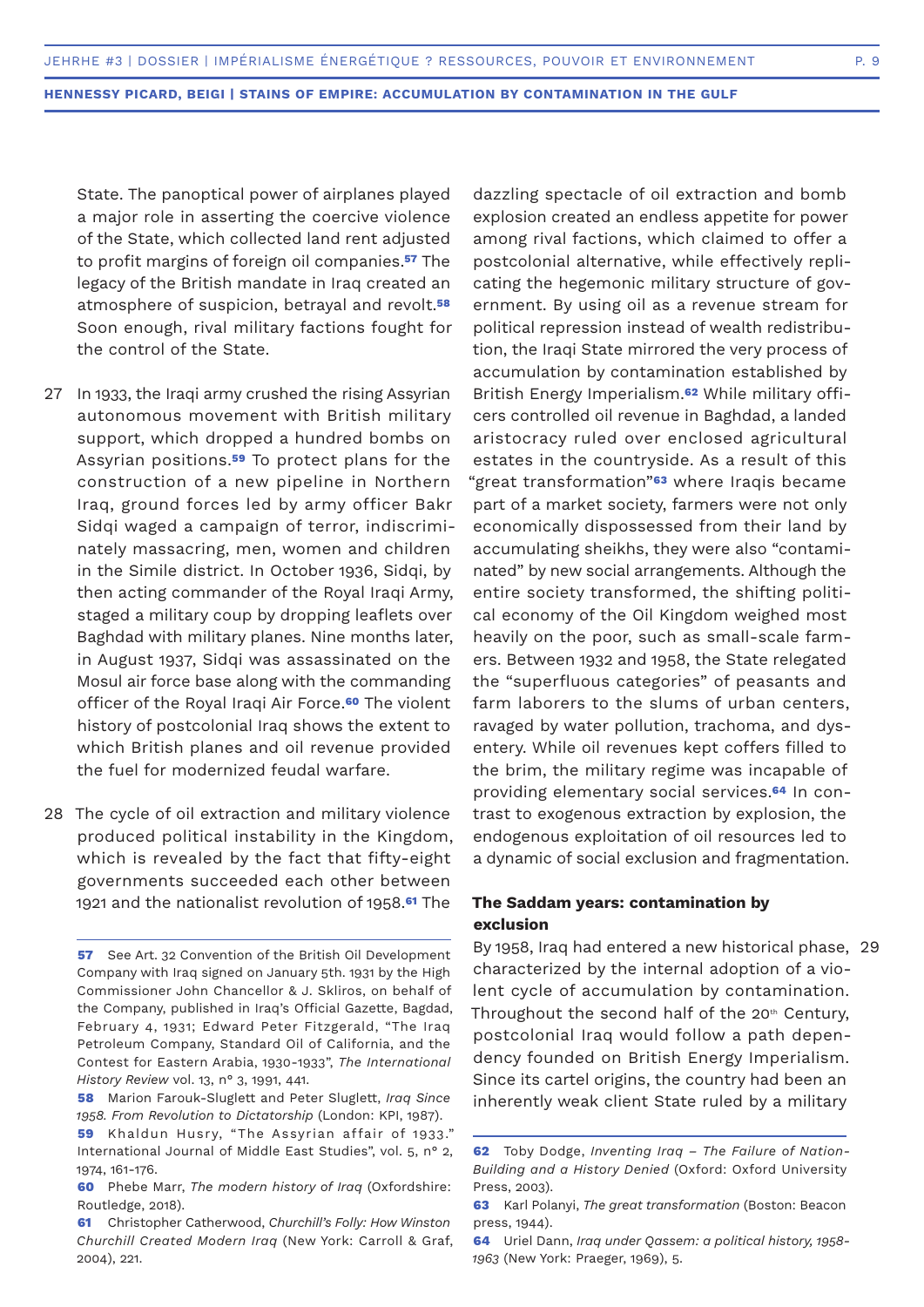minority elite prone to corruption and authoritarian rule.**65** Under the new nationalist regime of 1958, the State's petroleum assets provided vast powers of patronage to a military elite.**<sup>66</sup>** Repeating the criminal foundations of the State, rival military factions fought for the control of its coercive apparatus.**67** The result was a succession of coups and countercoups between opposing kin-based alliances (1963, 1968) to control and redistribute oil revenue among their respective client networks.**<sup>68</sup>**

In 1968 the Baath Party ruthlessly emerged as 30 the victor of the political struggle for the control of Iraq's extractive economy. Under the growing influence of Saddam Hussein, the nationalized oil industry (1972) became a "slush fund" for high officials within the State apparatus.**<sup>69</sup>** Saddam Hussein effectively held patronage over a client network of military officers, bureaucrats, landowners, and tribal leaders loyal to his cause.**70** In an unprecedented escalation of violence, Iraqi oil greased the process of accumulation by contamination. After having eliminated external opponents to the Baath regime during the 1960s, Hussein waged a fierce power struggle inside the Baath party to expunge his rivals, culminating in his 1979 seize of undisputed power. The purge of the party allowed Hussein to centralise State power and concentrate the means of coercion and oil production in the hands of loyalists.**<sup>71</sup>**

**70** Tripp, supra note 66, 318.

### **War pollution by oil accumulation**

Under the Baath regime of Saddam Hussein, 31 Iraq's oil revenue stream reinforced the criminal foundations of the Iraqi State. Although Hussein's regime used the rent from the Iraq National Oil Company to fund industrialization and educational reforms – women literacy, for instance –, oil revenue was diverted to the acquisition of foreign military equipment. As we shall see, Iraq's internal capital accumulation ultimately led to regional ecological contamination at the expense of equal resource distribution among the population.

Hussein's fear of an internal coup was partly 32 deflected by the projection of violence outwards, during the 1980-88 war against Iran, and in 1990-91 against Kuwait. These wars fueled by oil revenue targeted industrial and military sites, armaments factories and oil refineries, which led to acute chemical pollution over the course of successive airstrikes. The endogenous process of accumulation would unleash a wave of military contamination, which peaked against the Kurdish people, collectively punished for siding with Iran. In 1988, the Kurds were targeted by artillery shells and airstrikes in the city of Halabja and gassed with nerve agents and mustard gas. As many as 5,000 Iraqi Kurds, mostly women and children, were killed by the deadly gas attack, and many more – maybe 10,000 – were poisoned. Decades after the attack, unexploded shells and residue from the gas that spread over the city still cause congenital defects.**<sup>72</sup>**

### **The Iran-Iraq war**

The Iran-Iraq war of 1980-1988 incurred as 33many as 1.5 million casualties. Belligerents on both sides used Western military equipment purchased with their national oil revenue. Environmental damage inflicted by the war is

**<sup>65</sup>** Marion Farouk-Sluglett, Peter Sluglett, *Iraq Since 1958: From Revolution to Dictatorship* (London: Bloomsbury Publishing, 2003), 217.

**<sup>66</sup>** Charles Tripp, *A History of Iraq* (Cambridge: Cambridge University Press, 2007), 143.

**<sup>67</sup>** Charles Tilly, "War making and state making as organized crime", *Collective Violence, Contentious Politics, and Social Change*, Routledge, 2017, 121-139.

**<sup>68</sup>** Tripp, supra note 66.

**<sup>69</sup>** Phil Williams, *Criminals, militias, and insurgents: organized crime in Iraq* (US Army War College: Strategic Studies Institute, 2009).

**<sup>71</sup>** "From 1920 until 1979, Iraq had experienced thirteen coups d'état. Saddam was determined that this would be the last." Judith Miller, Laurie Mylroie "The Rise of Saddam Hussein", *The Iraq war reader: History, documents, opinions*, 2003, 18-29, 28.

**<sup>72</sup>** Michael Kelly, "The Anfal trial against Saddam Hussein" *Journal of Genocide Research* vol. 9, n° 2, 2007, 235-242; Karin Mlodoch, "The Indelible Smell of Apples: Poison Gas Survivors in Halabja, Kurdistan-Iraq, and Their Struggle for Recognition", in Bretislav Friedrich, Dieter Hoffmann, Jürgen Renn, Florian Schmaltz and Martin Wolf (eds.), *One Hundred Years of Chemical Warfare: Research, Deployment, Consequences* (New York: Springer, 2017), 349-362.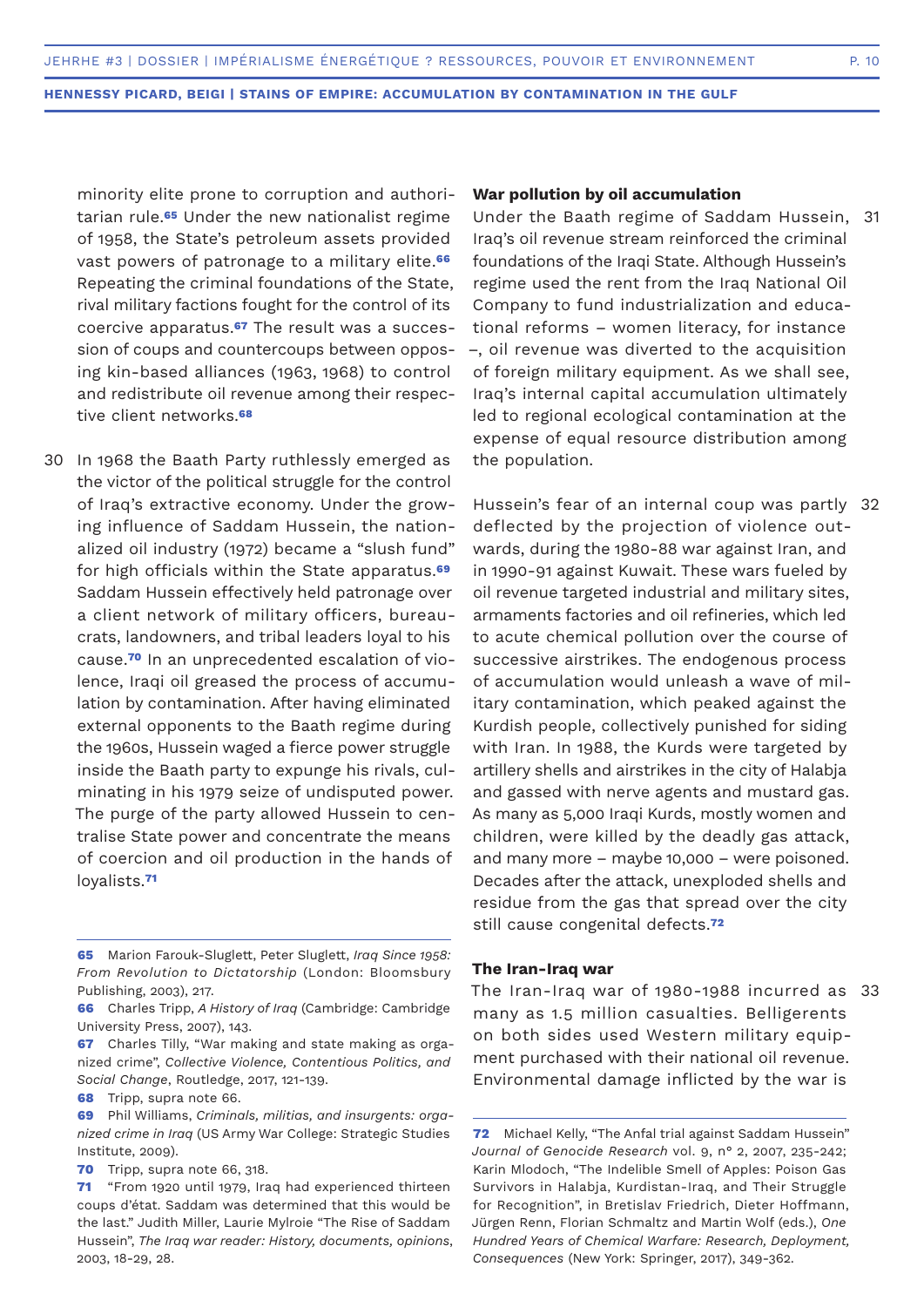scattered and inconclusive, because of a general lack of concern for monitoring or clean-up.**<sup>73</sup>** Some effects are known, such as the fact that ground battles and aerial bombardments caused extensive forest destruction and soil erosion. Tar and asphalt dumped on the coastal region between Abadan and the straight of Hormuz posed a great threat to already endangered species. Leaks from oil tankers in the Gulf are believed to be the cause.**74** The bombing of oil platforms polluted the Gulf, while sunken ships and bombed wrecks have contaminated the Shatt-al-Arab waterway, threatening its ecosystem and the fishing industry.

34 The impact of war on farmland was equally devastating: in Kermanshah, the conflict contaminated more than 300,000 hectares of irrigated farmland.**75** Millions of date palms and "5,000 hectares of orchards were destroyed, some 130,000 hectares of natural forest and 753,000 hectares of pasture land in the war-afflicted provinces were also rendered unusable.**76**" All five Iranian provinces impacted by the war appeared to be contaminated by toxic materials emanating from chemical and biological weapons. The situation was compounded by soil compaction, flooding and salinization where irrigation canals were destroyed.**77** On coastal strips and in mainland waterways, military waste destroyed the prawn-fishing industry and intoxicated the rural population. As a result of war, studies have shown a higher rate of disease incidence, such as eye infection, skin ailments, stomach illness and acute respiratory disease.**78** The Karoun river in the South-western province of Iran, once the mainstay of economic activity, is now heavily

polluted.**79** Since the end of the war, there has been an alarming increase in health-threatening insects and pests. Decades later, civilians exposed to chemical attacks show high rates of chronic anxiety, depression, and post-traumatic stress disorder.**80** Finally, unidentified minefields and unexploded war materials demonstrate the enduring sanitary impact of the Iran-Iraq war.**<sup>81</sup>**

### **The 1991 Gulf War**

A mere two years after the end of the Iran-35 Iraq war (August 1988), the Gulf War (August 1990-February 1991) sparked a deadly combination of air power from above and oil sabotage down below. Due to the overwhelming fire storm of Western air power**82**, the Iraqi forces opened oil valves of the Sea Island pipeline, releasing oil from numerous tankers, oil lakes and fire trenches, as part of a scorched earth policy in a desperate retreat from Kuwait in 1991. The goal of the spill was to impede Coalition troops from attempting beach landings, but in the end the spill simply resulted in over 240 million gallons of crude oil being dumped into the Persian Gulf.**<sup>83</sup>** For the first time on a regional scale, oil pollution was used as a tactic of war and devastated the biodiversity of uninhabitable coastlines.

Oil spillage in the Persian Gulf tarred beaches 36and killed more than 25,000 birds, whereas oil

**<sup>73</sup>** Amanda Walker, 1989, "Recessional and Gulf War impacts on port development and shipping in the Gulf States in the 1980s", *GeoJournal* vol. 18, n° 3, 273-284. **74** *Ibid*.

**<sup>75</sup>** UN Secretary-General, "Report on Iran's reconstruction efforts in the wake of the conflict between the Islamic Republic of Iran and Iraq", 24 December 1991, 40-41.

**<sup>76</sup>** Hooshang Amirahmadi, "Iranian recovery from industrial devastation during war with Iraq", in James Mitchell, *The long road to recovery: community responses to industrial disaster* (New York: United Nations University Press, 1996). **77** *Ibid* 28-48.

**<sup>79</sup>** Hassan Nasirian, Kim Irvine, "Odonata larvae as a bioindicator of metal contamination in aquatic environments: application to ecologically important wetlands in Iran", *Environmental monitoring and assessment* vol. 189. n° 9, 2017, 436.

**<sup>80</sup>** Farnoosh Hashemian, Kaveh Khoshnood, Mayur M. Desai, Farahnaz Falahati, Stanislav Kasl, and Steven Southwick, "Anxiety, depression, and posttraumatic stress in Iranian survivors of chemical warfare" *Jama* vol. 296, n° 5, 2006, 560-566.

**<sup>81</sup>** UN Secretary-General, "Report on Iran's reconstruction efforts in the wake of the conflict between the Islamic Republic of Iran and Iraq", 24 December 1991.

**<sup>82</sup>** Richard Hallion, *Storm Over Iraq: Air Power and the Gulf War* (Washington: Smithsonian Books, 1992).

**<sup>83</sup>** Thomas Hawley, *Against the Fires of Hell: The Environmental Disaster of the Gulf War* (New York: Harcourt Brace Jovanovich Publishers, 1992); Muhammad Sadiq and John McCain, *The Gulf War Aftermath: An Environmental Tragedy* (Dordrecht: Kluwer Academic Publishers, 1993); Gar Smith, *The War and Environment Reader* (Washington: Just World Books, 2017).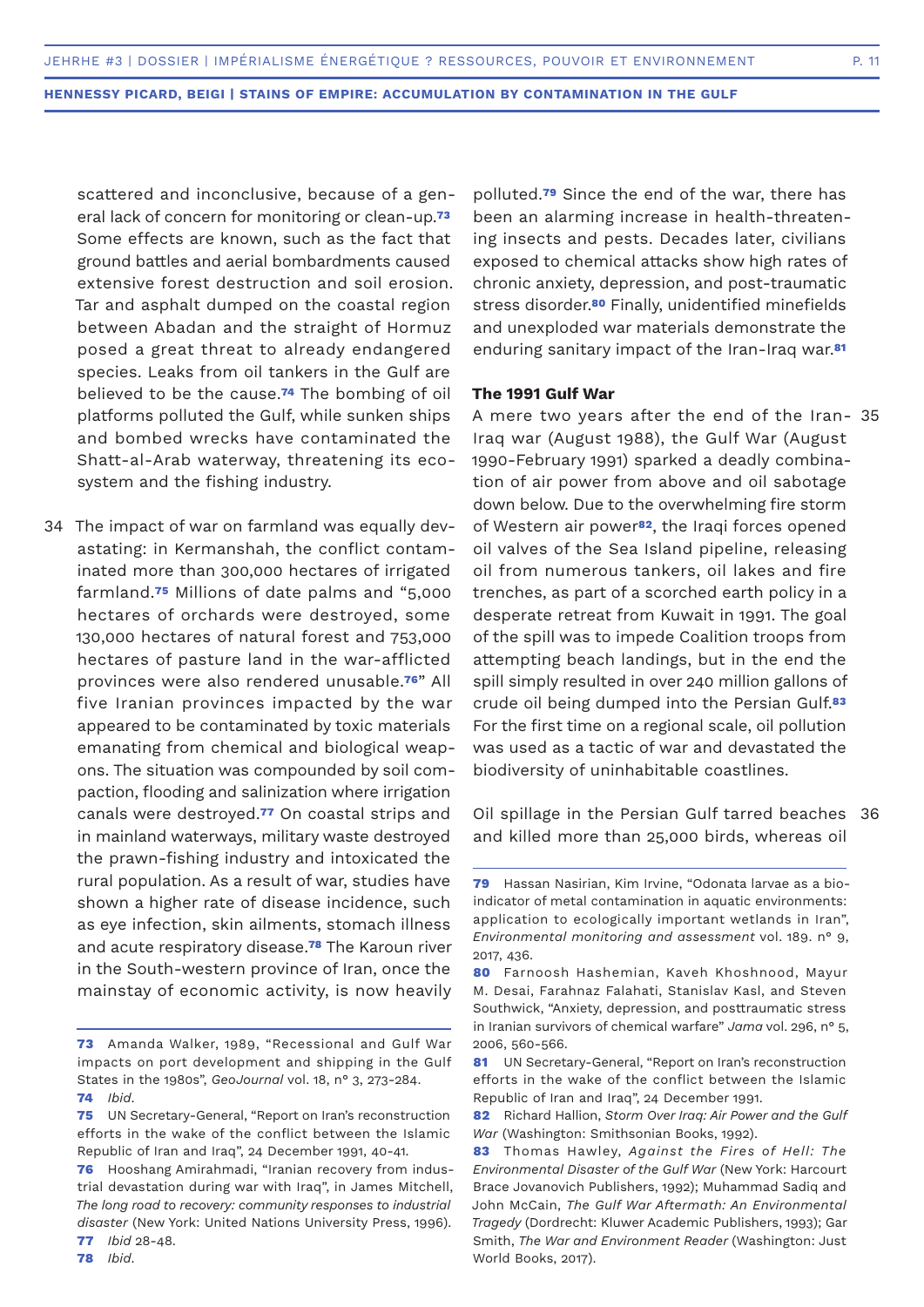spilled on land formed huge pools in lowlands, covering fertile croplands. The deposition of oil, soot, sulfur, and acid rain spread up to 1,200 miles in all directions from the oil fires. They turned fields untillable, which led to food shortages. The fires released nearly half a billion tons of carbon dioxide, the leading cause of global warming, emissions greater than all but the eight largest polluting countries for 1991 that will remain in the atmosphere for more than a century. The oil that did not burn in the fires traveled by air in the form of nearly invisible droplets resulting in an oil mist or fog that poisoned trees and grazing sheep, contaminated fresh water supplies, and found refuge in the lungs of people and animals throughout the Gulf.**<sup>84</sup>**

37 Following the Gulf War, Iraqi Shia in the South rebelled in March 1991. The uprising was crushed by the Iraqi Government, which launched a brutal campaign to drain the marshes of southern Mesopotamia and economically siege a previously self-sufficient population. "The state used hydrological infrastructure to divert water from the wetlands, permanently desiccating the area.**85**" Here again, the State coercively degraded the environment to expropriate peoples and restructure their land to better submit them to State discipline. Between 1991 and 1997, a system of dams, dikes and canals was built to turn the wetlands into dry, salty lands. Once drained, the land would be leased to coopted tribal leaders for commercial agriculture and oil exploration, making survival contingent on cooperation with the State.**<sup>86</sup>**

# **The 2003 Gulf War**

38 The 2003 invasion of Iraq by the forces of the Coalition removed Hussein from power after his twenty-four-year rule. While mirroring previous practices of accumulation by contamination, this second Gulf war displayed the use of specific weapons responsible for environmental

and sanitary damage. The indiscriminate use of prohibited chemical weapons and toxic gases may have contributed to the high percentage of civilian casualties. Reports indicate that women and children mortality rates exploded fifty-fold since the US invasion and bombardment campaigns.**87** During the November 2004 battle of Fallujah, codenamed *Operation Phantom Fury*, the US army had recourse to highly toxic white phosphorus to clear the city of insurgents. White phosphorus was used to "flush out combatants from fortified positions**88**" – otherwise known as "spider holes**89**" – to expose them to sniper fire and high explosives. The chemical agent was also reported to have directly affected civilians in the densely populated areas of Nasariyah, Fallujah, and Baquba.**<sup>90</sup>**

In a 2005 report entitled "Assessment of envi-39ronmental hot spots in Iraq", the United Nations Program for Environment estimated that industrial and military pollution contaminated ten sites with high levels of radioactive waste and forty-two sites with dioxin and depleted uranium.**<sup>91</sup>** Depleted Uranium (DU) used by Coalition forces in 2003 is a heavy metal particularly favoured by the military industry for its penetrating properties of armoured equipment. Previously used during the 1991 Gulf War, DU widely spreads in the air, soil and water, particularly in dust storms over dry landscape. An estimated 250.000 to 300.000 small-caliber munitions were shot for every Iraqi insurgent killed in the Iraq War. When the hardened shell casings of ammunition explode, their toxic components contaminate soil and water. The following "atomisation" of depleted uranium, mercury and lead caused

<sup>84</sup> Paul Carr, "'Shock and Awe' and the Environment", *Peace Review* vol. 19, n° 3, 2007, 335-342.

**<sup>85</sup>** Ariel Ahram, "Development, counterinsurgency, and the destruction of the Iraqi marshes", *International Journal of Middle East Studies* vol. 47, n° 3, 2015, 447-466. **86** *Ibid*.

**<sup>87</sup>** Gilbert Burnham, Riyadh Lafta, Shannon Doocy and Les Roberts "Mortality after the 2003 invasion of Iraq: a cross-sectional cluster sample survey", *The Lancet* vol. 368, n° 9545, 2006, 1421-1428.

**<sup>88</sup>** Joseph Tessier, "Shake & Bake: Dual-Use Chemicals, Contexts, and the Illegality of American White Phosphorus Attacks in Iraq", Pierce L. Rev. 6, 2007, 323.

**<sup>89</sup>** *Ibid*.

**<sup>90</sup>** *Ibid* 355.

**<sup>91</sup>** United Nations Environmental Program, "Assessment of Environmental "Hot Spots" in Iraq", 2005, Url: http:// postconflict.unep.ch/publications/Iraq\_ESA.pdf (accessed 05/05/2020).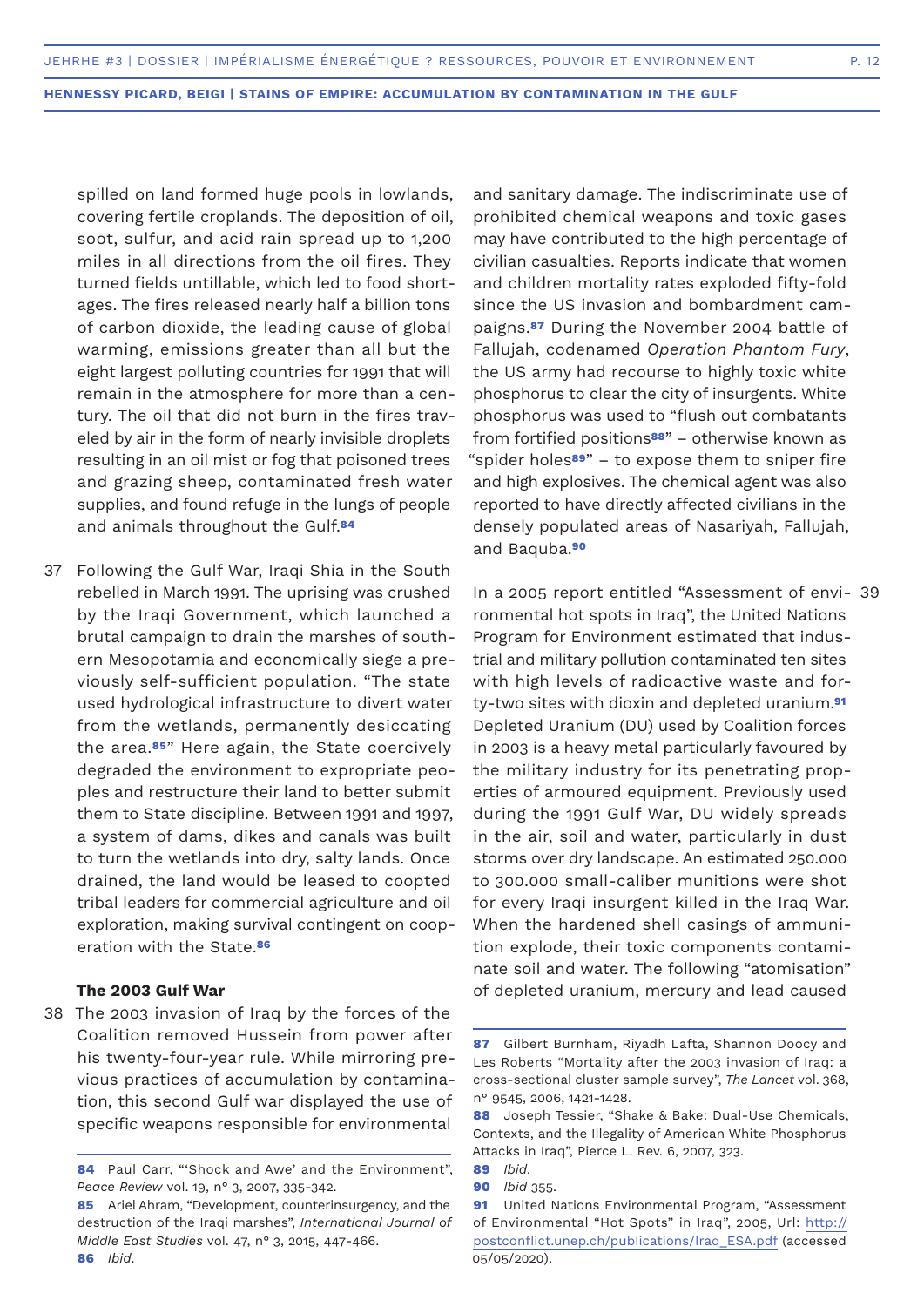morbid levels of pollution in streets, gardens, fields and children's playgrounds.**92** "Between 1.000 and 2.000 tons of toxic and radioactive depleted uranium [...] have been used in Iraq by American and British forces during the war.**93**" The high prevalence of radioactive and toxic uranium in Iraqi soil and infrastructures constitutes a widespread and long-lasting threat to the health of the Iraqi population, which has been plagued by a high rate of cancers and birth defects.**94** In some rural areas potable water was unavailable to half the population, and caused forced displacement.**95** According to post-war studies, high levels of carcinogenic pollution in the most targeted areas of war contributed to the epidemic of congenital birth defects, extending the thanatological effects of war well beyond the official cessation of hostilities.**96** Still today, decontamination of depleted uranium requires the removal of contaminated soil and its treatment as radioactive waste.

40 In synchrony with war contamination, the U.S. occupation established a regime of accumulation for the corporate members and political allies of the Coalition. The Occupying Power syphoned 90% of the Development Fund for Iraq (made of frozen assets and oil revenue from the previous regime), by awarding 74% of contracts to U.S. firms such as Bechtel (electricity), Halliburton (logistical support), Dyn-Corp, Vinnell and USIS (security firms and defense), Creative Associates (education) and Research Triangle Institute (local democracy). Only 2%

of contracts were awarded to Iraqi companies. Refusing to hire Iraqi nationals for security reasons, the Department of Defense outsourced its labor tasks to private security and service companies such as Kellogg, Brown & Root and Blackwater Worldwide. Shortly after the transfer of the Fund to the CPA President Bush signed Executive Order 13303 granting all U.S. entities which were awarded payment under the Fund immunity from legal proceedings.**97** The Occupying Power also destroyed national public monopolies and replaced them with private extractive activities of foreign corporations. A dozen rounds of oil and gas licensing bids took place during the occupation campaign of 2003- 2011, awarding contracts to foreign investors and contractors, such as Halliburton, Baker Hughes, Weatherford International and Schlumberger, which won the largest portion of the subcontracts to drill for oil, build wells and refurbish old equipment. To conclude this section, the U.S. led process of accumulation by contamination further accentuated the asymmetric distribution of energy and toxic waste between corporate bodies and social metabolisms in Iraq.

# **The rise of ISIL and contamination by repetition**

By the time the US left Iraq in December 2011 in compliance with the terms of a bilateral *Status of Forces Agreement***98**, the Pentagon had sold the Iraqi Defense Ministry \$1.3 billion in tanks, helicopters, planes and guided missiles.**99** The US also spent \$1.4 billion of Iraqi treasury funds to finance the Ministry of Interior's secret prison 41

**98** See "Agreement Between the United States of America and Republic of Iraq On the Withdrawal of United States Forces from Iraq and the Organization of Their Activities during Their Temporary Presence in Iraq", 2008 in Mason Chuck, "US-Iraq Withdrawal/Status of Forces Agreement: Issues for Congressional Oversight" (DIANE Publishing, 2010). **99** Paul James, Céline Nahory, "War and Occupation in Iraq", *Global Policy Forum*, 2013, Chapter 9: Corruption, Fraud and Gross Malfeasance, 90.

**<sup>92</sup>** Souad Al-Azzawi, "Depleted Uranium Radioactive Contamination in Iraq: An Overview", *Global Research*, 2006. **93** Barry Levy and Victor Sidel, "The Iraq War" in Levy & Sidel (eds.), *War & Public Health* (Oxford: Oxford University Press, 2008), 260.

**<sup>94</sup>** Riyad Abdullah Fathi, Lilyan Yaqup Matti, Hana Said Al-Salih, and Douglas Godbold. "Environmental pollution by depleted uranium in Iraq with special reference to Mosul and possible effects on cancer and birth defect rates" *Medicine, conflict and survival* vol. 29, no° 1, 2013, 7-25.

**<sup>95</sup>** United States Government, Special Inspector General for Iraq Reconstruction, "Quarterly Report" 2009, 79.

**<sup>96</sup>** Sadik Al-Sabbak, Ali Savabi, Ghazal Savabi, Saeed Dastgiri, and Mozhgan Savabieasfahani. "Metal contamination and the epidemic of congenital birth defects in Iraqi cities" *Bulletin of Environmental Contamination and Toxicology* vol. 89, no° 5, 2012, 937-944.

**<sup>97</sup>** Coalition Provisional Authority Order Number 17 (Revised), "Status of the Coalition Provisional Authority, MNF – Iraq, Certain Missions and Personnel in Iraq", CPA/ ORD/27 June 2004/17, Article 1, Section 4: "the multinational force, foreign liaison missions, their personnel, property, funds and assets and all international consultants shall be immune from Iraqi legal process."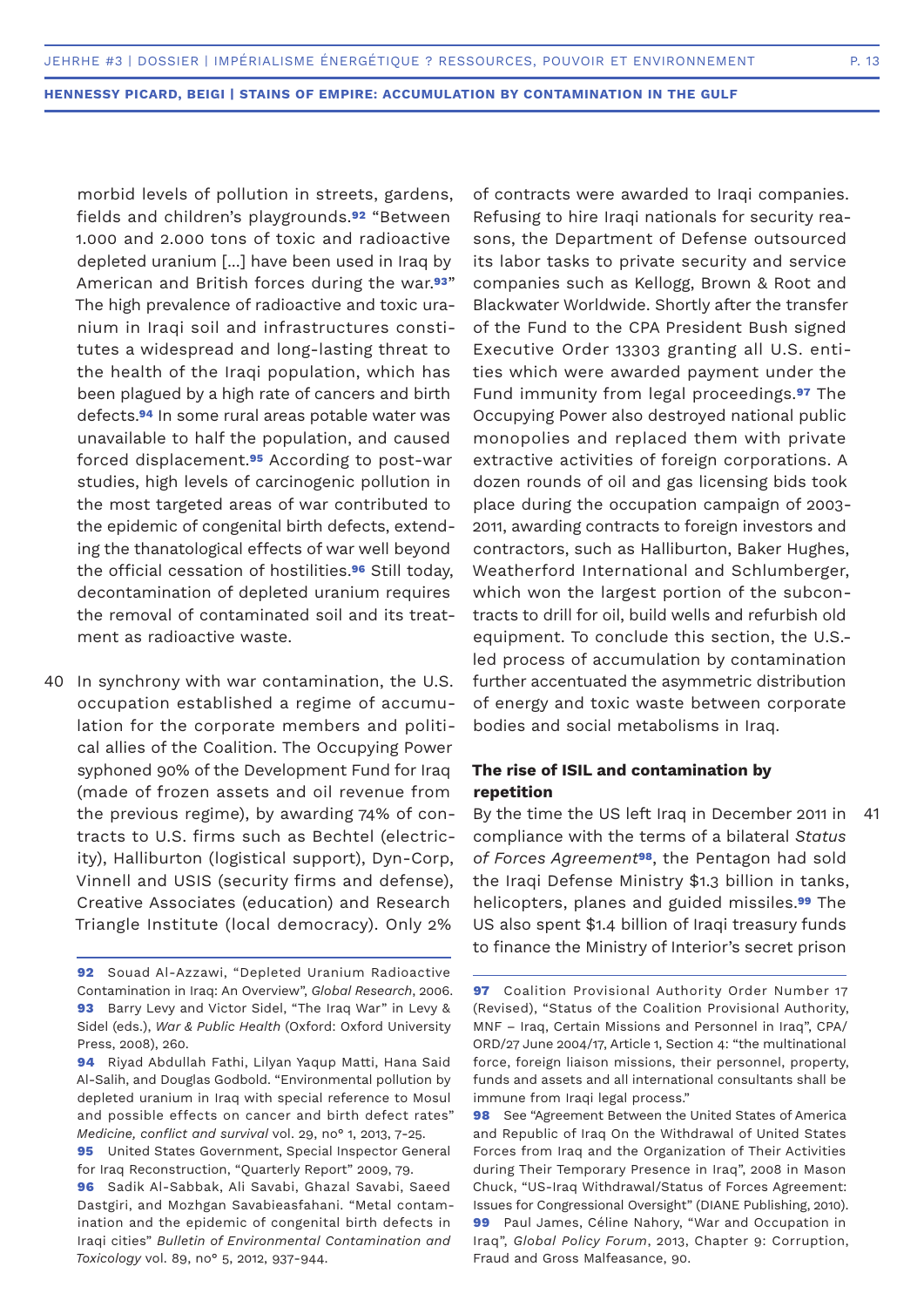program, train militias and arm the new police force.**100** As a result, al-Maliki's Government of Iraq leveraged the new security apparatus to systematically marginalize, arrest and torture Sunni elected officials.**101** This power imbalance, sowing the seed of Sunni resentment, coincided with the growing instability in Syria, which ultimately led to the rise of the Islamic State of Iraq & the Levant (ISIL). Once the U.S. Army departed, ISIL rose out of the rubble to become a profitable multinational oil business operation. ISIL was "adept at exploiting decades-old transnational gray markets for oil and arms trafficking.**102**"

42 Because they stretch across desert land, pipelines are easily tapped into. Once tapped, the oil can be "bunkered" into tanks and sailed off into the Gulf. Resource extraction and armament depot looting provided ISIL with the material arsenal necessary to back its political claims.**<sup>103</sup>** ISIL grew stronger by reviving old ties on a deregulated oil market.**104** The network used the proceeds of the dark oil trade to capture Raqqa in March 2013 and Mosul in June 2014.**105** Between 2011 and 2016, ISIL orchestrated attacks by funnelling cash, arms and oil through similar channels of undercover networks as those used by

the Baath shadow State to smuggle oil out of Iraq during the US embargo of 1991-2003.**<sup>106</sup>**

ISIL seized control of dams, oil wells, refiner-43 ies, ports, banks and wheat crops to establish its mercenary extractive sovereignty.**107** At the height of its power, ISIL banked in between \$80,000 and \$1.6 million a day from oil sales, bank robberies, extortion, smuggling and punitive taxes.**108** Most of its oil was believed to be smuggled through Turkey at the rate of \$1 million per day.**109** Because the oil trade was illegal, the barrels were sold at a discounted price, which undercut international oil prices and left room for sizable profits.**<sup>110</sup>**

By seizing oil wells and military equipment left 44behind by the American occupation, ISIL reproduced the accumulation by contamination of the occupying forces.**111** ISIL acquired the extractive means to finance war-making, thereby adding another layer of rubble and dust to the ground they regained among the exploited people they pledged to protect: this pollution has come to be referred to as "the ISIL winter", which depicts the toxic fallout of three years of armed conflict.**112** By detonating oil wells and torching sulfur plants across Iraqi provinces to fight against

**<sup>100</sup>** Robert Perito, "Reforming the Iraqi Interior Ministry, Police and Facilities Protection Service" *US Institute of Peace*, February 2007; Mark Sedra, "Security sector reform in Afghanistan and Iraq: exposing a concept in crisis", *Journal of Peacebuilding & Development* vol. 3, n° 2, 2007, 7.

**<sup>101</sup>** Maliki purged Government ministries of their Sunni representatives, such as Vice President Tariq al-Hashemi and Sunni Finance Minister Rafi al-Issawi, who were charged of having links to terrorism. See Kenneth Katzman, "Iraq: Politics, Security, and U.S. Policy", *CRS Report for Congress. RS21968, Washington, D.C, GPO*, April 16, 2015, 17. **102** Michael Weiss, Hassan Hassan, "ISIS: Inside the Army of Terror", *New York: Regan Arts*, 2015. Url: https://www. nytimes.com/2015/04/05/books/review/isis-inside-the-army-of… (accessed 09/03/2020).

**<sup>103</sup>** Shiv Malik , "The Isis Papers: Behind 'Death Cult' Image Lies a Methodical Bureaucracy", *Guardian*, 7 December 2015. **104** ISIL is "a mafia adept at exploiting decades-old transnational gray markets for oil and arms trafficking", Michael Weiss, Hassan Hassan, *ISIS: Inside the Army of Terror* (New York: Regan Arts, 2015).

**<sup>105</sup>** Ali Nehme Hamdan, "Breaker of barriers? Notes on the geopolitics of the Islamic State in Iraq and Sham", *Geopolitics* vol. 21, n° 3, 2016, 605-627.

**<sup>106</sup>** Denise Natali, 'The Islamic State's Baathist Roots.', Al-Monitor, 24 April 2015. Url: https://www.al-monitor.com/ pulse/originals/2015/04/baathists-behind-the… (accessed 09/06/2020).

**<sup>107</sup>** Jeremy Bender, "ISIS Is Turning Food And Water Into A Weapon In Iraq", *Business Insider*, Aug. 15 2014. Url: https:// www.businessinsider.com/isis-has-two-major-weaponsin-iraq-2014… (accessed 09/06/2020).

**<sup>108</sup>** Orlando Crowcroft, "Inside the Struggling Islamic State Economy in Iraq and Syria" *International Business Times* 2015.

**<sup>109</sup>** Dilly Hussain, "ISIS: The 'unintended consequences' of the US-led war on Iraq", *Foreign Policy Journal*, March 23, 2015. Url: https://www.foreignpolicyjournal.com/2015/03/23/ isis-the-unintended-con… (accessed 09/06/2020).

**<sup>110</sup>** Benoit Faucon, Margaret Coker, "The Rise and Deadly Fall of Islamic State's Oil Tycoon", *Washington Post*, April 24, 2016. Url: https://www.wsj.com/articles/the-rise-anddeadly-fall-of-islamic-states… (accessed 09/06/2020).

**<sup>111</sup>** Jessica Stern, John Berger, *ISIS: The state of terror*  (New York: Harper Collins, 2015).

**<sup>112</sup>** The Open University, "The ISIS winter: The environmental impact of Middle East conflict", 31st January 2018, Url: https://www.open.edu/openlearn/nature-environment/ environmental-studies… (accessed 02/03/2020).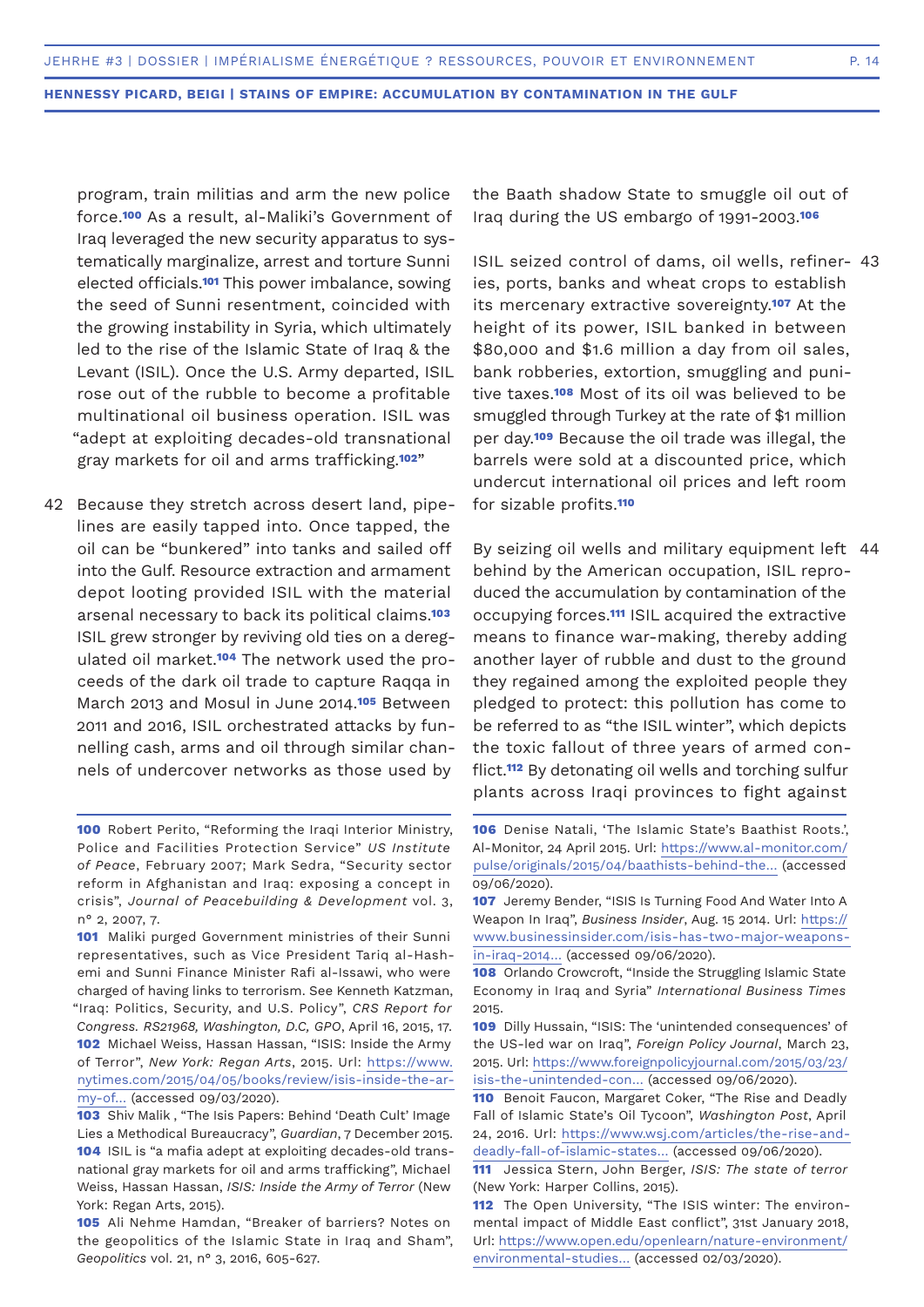Government security forces, ISIL orchestrated environmental sabotage. "The burning of the [Mishraq Sulphur Plant] was a real case of using environmental damage as a weapon of war.**113**"

45 Furthermore, the wreckage of twenty-five oil wells in Qayyarah provoked thick blinding smoke clouds stretching over tens of kilometers, turning people's skin and sheep's coats black from soot. This toxic legacy includes wide-scale cattle deaths, fields that no longer yield edible crops and chronic breathing complications in children and the elderly. As a result, over 1,500 people were reportedly treated for suffocation in the Qayyarah, Makhmour and Ijhala according to the Ministry of Health and the WHO.**114** Large tracts of farming and grazing land have also been affected by oil spills, seriously endangering livelihoods.**<sup>115</sup>** Much of the oil has seeped into the ground and the Tigris river, affecting the supply of drinking and agricultural water. Heavily polluted waterways in the Basra region led to the collapse of agriculture and the displacement of entire communities from rural areas. As they flee, refugees in the city of Basra settle in severely polluted shanti towns, which pump their water in the Shatt-al-Arab river, now littered with debris, bacteria, chemicals and salt. The Norwegian Refugee Council and the Displacement Monitoring Center reveal that systematic pollution and hazardous sanitation have resulted in more than 100,000 cases of waterborne disease in the first months of 2020, fueling the anger and protests of contaminated communities.**116** Moreover, damaged ISIL ammunition manufacturing plants, as well as polychlorinated biphenyl (PCB) contamination

**115** *Ibid*.

from attacks on energy infrastructure disseminated vast quantities of debris and waste across the landscape.

In the end, ISIL used oil both as a revenue stream 46 and as an environmental weapon. The insurgency mirrored the very process of accumulation by contamination, which had been adopted by its enemy, the State. The fight by Government forces to regain control over ISIL-conquered territory, as well as the Coalition's systematic bombardment of Mosul, fueled another round of contamination, leaving behind a trail of blood and rubble in the ancient city.**<sup>117</sup>**

### **CONCLUSION**

A century of Energy Imperialism in the Gulf ultimately contaminated the human ecology of the region. This contamination was the product of the dynamic relationship between firebombing from above and oil drilling from below. From British "indirect rule" to American "regime change", bombs were systematically dropped to secure oil concessions and military alliances. As we tried to demonstrate in our contribution, these foreign rounds of accumulation by contamination were reproduced internally by local actors, who used oil as a political weapon for war-making and State-building, and often consciously using oil pollution as a weapon of ecological warfare. Paradoxically, nationalist movements of the 1950s and rebel forces of 2010s, which claimed to offer an alternative, ultimately replicated the hegemonic model of accumulation by contamination sustained by a regime of legal impunity for ecological destruction during wartime.**<sup>118</sup>** 47

**<sup>113</sup>** PAX Netherlands, "Living Under A Black Sky: Conflict pollution and environmental health concerns in Iraq", *Report*, 05 December 2017.

**<sup>114</sup>** UN Environment Technical Note: Environmental Issues in Areas Retaken From ISIL, Mosul, Iraq, 2017. Url: https:// reliefweb.int/sites/reliefweb.int/files/resources/UNEP\_Iraq\_ Tec… (accessed 09/06/2020).

**<sup>116</sup>** Norwegian Refugee Council and the Internal Displacement Monitoring Center, "When canals run dry: displacement triggered by water stress in the south of Iraq", February 2020. Url: https://www.internal-displacement.org/publications/when-canals-run-dry-… (accessed 09/06/2020).

**<sup>117</sup>** Michael Knights, Alexander Mello, "Defeat by Annihilation: Mobility and Attrition in the Islamic State's Defense of Mosul", *CTC Sentinel* vol. 10, n° 43. 2017.

**<sup>118</sup>** Katherine Kelly, "Declaring War on the Environment: The Failure of International Environmental Treaties During the Person Gulf War" Am. UJ Int'l L. & Pol'y 7, vol. 7, n° 4, 1991, 921-950. In 2011, the International Committee of the Red Cross concluded that the law protecting the environment during armed conflicts is unclear and insufficiently developed. See 31st International Conference of the Red Cross and Red Crescent held in Geneva, Switzerland, 28 November-1 December 2011. For recent scholarship, see Britta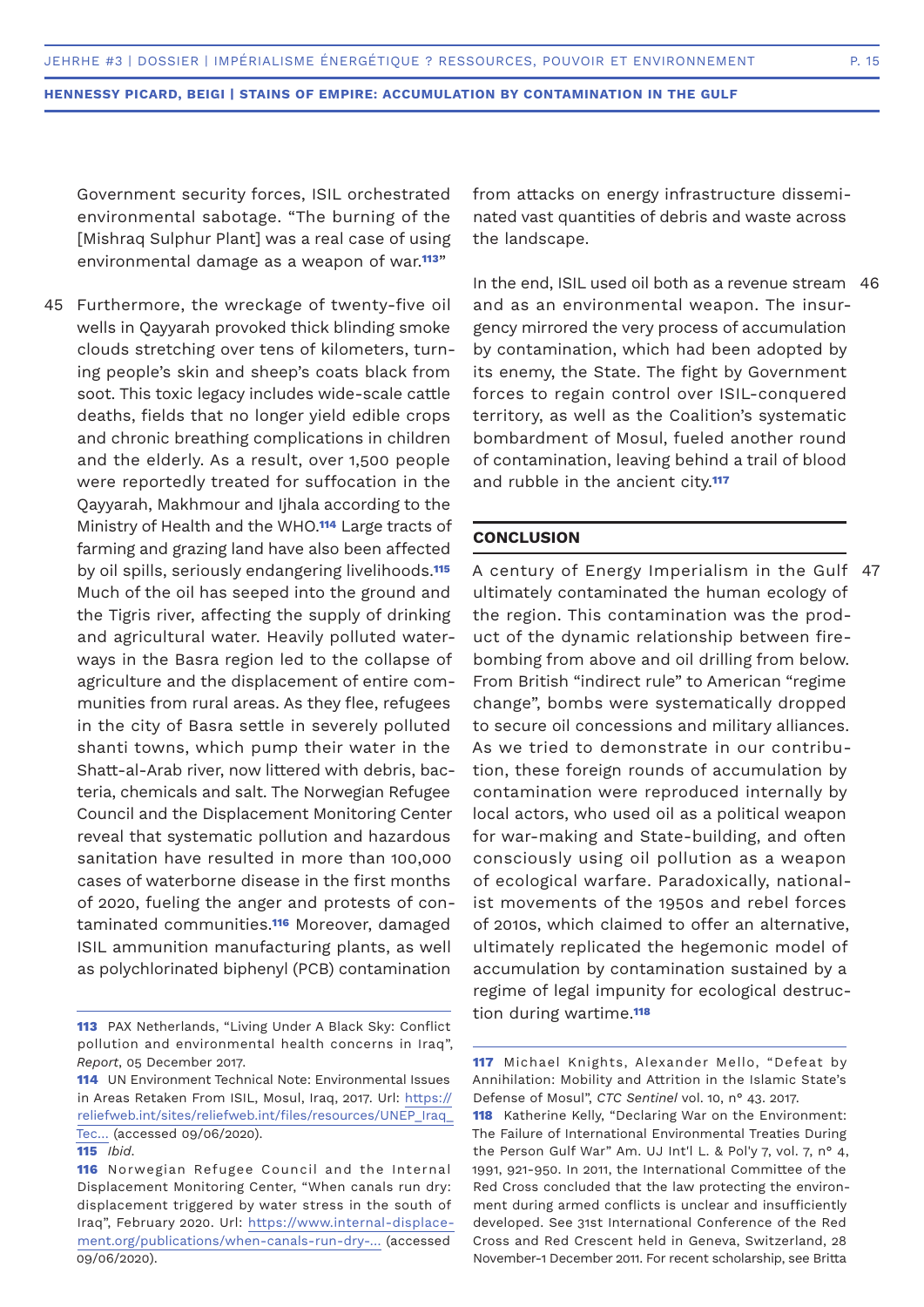- The Gulf is today one of the most militarized 48 regions of the world, since oil extraction offered ceaseless occasions for military spending and war profiteering. As much as slaves working in plantations contributed to primary accumulation by dispossession in the colonial era**119**, planes over pipelines contributed to another round of accumulation by contamination in the postcolonial era.
- With the discovery of new petroleum reserves on 49other continents and offshore, the Western process of accumulation by contamination initiated a century ago in the Gulf has now colonized the planet. Our Ecomarxist study of the Gulf could find resonance elsewhere, in extractive regions of Latin America and Africa, which have come to symbolize the new geographies of dirty wars

and mineral plunder. The primitive accumulation by contamination is in a process of constant relocation, revealing new actors. The Far East is now land-grabbing and drilling in the postcolonial world**120**, while the West is pumping and fracking its own underground, with devastating effects on the quality of the water tables. As Michel Serres convincingly argued in his essay *Malfeasance: Appropriation Through Pollution?*, globalization paradoxically leads to worldwide dispossession of a polluted earth: *Res Nullius Mundus*.**121** The world has been turned into a wasteland, which prompts us to revisit the question asked in the introduction: have we entered to a new anthropogenic era – the Molysmocene – representing a general accumulation and dispersion of pollution across the globe?

Sjostedt, *The Role of Multilateral Environmental Agreements: A Reconciliatory Approach to Environmental Protection in Armed Conflict* (London: Bloomsbury Publishing, 2020). **119** Sven Beckert, *Empire of cotton: A global history* (New York: Vintage, 2015).

**<sup>120</sup>** Arboleda, supra note 16. **121** Michel Serres, *Malfeasance: Appropriation Through Pollution?* (Stanford: University Press, 2010).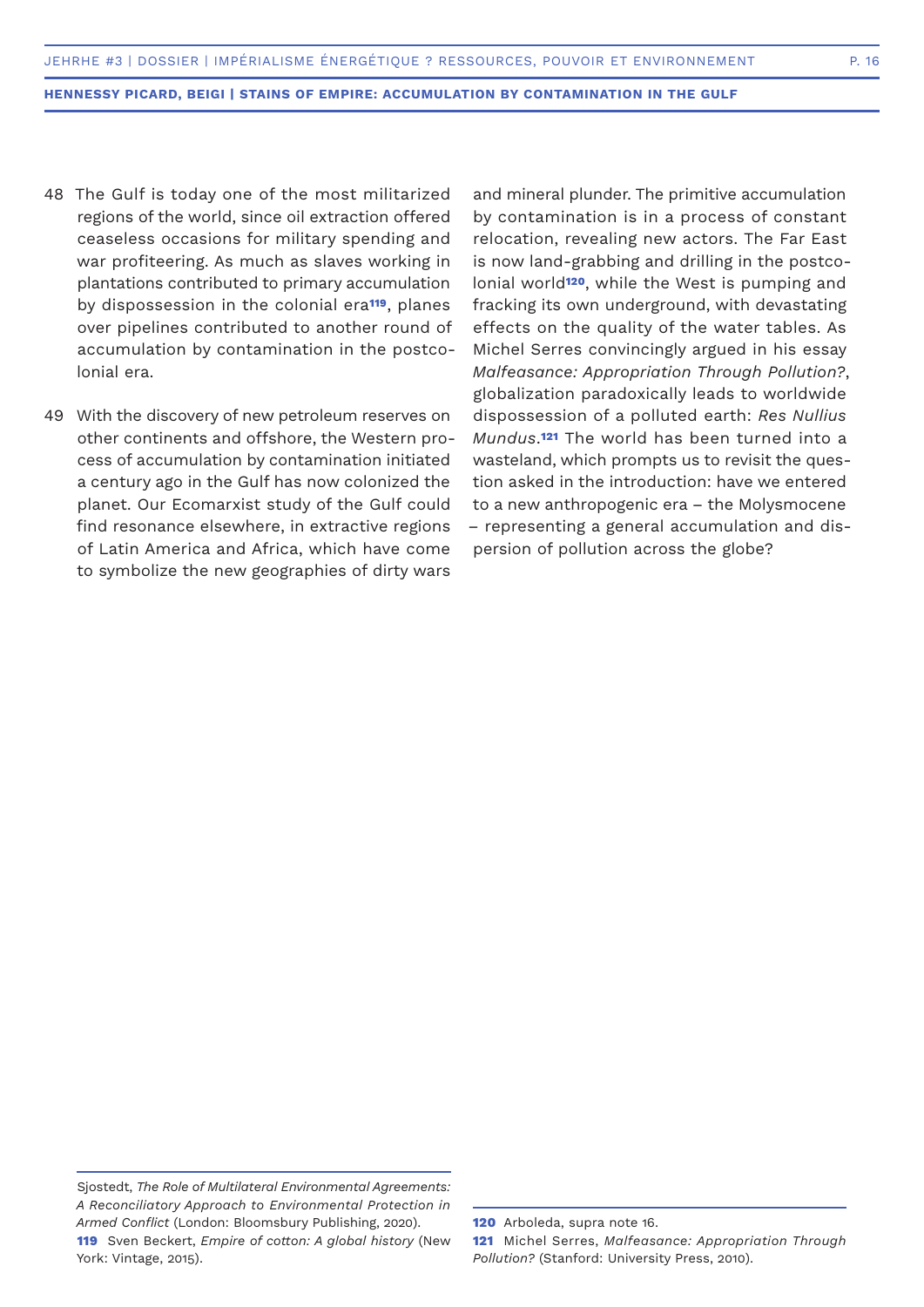# **Bibliographie**

### **Ahram Ariel**

"Development, counterinsurgency, and the destruction of the Iraqi marshes", *International Journal of Middle East Studies* vol. 47, n° 3, 2015, 447-466.

### **Al-Azzawi Souad**

"Depleted Uranium Radioactive Contamination in Iraq: An Overview", *Global Research*, 2006.

### **Al-Sabbak Sadik, Savabi Ali, Savabi Ghazal, Dastgiri Saeed, Savabieasfahani Mozhgan**

"Metal contamination and the epidemic of congenital birth defects in Iraqi cities." *Bulletin of Environmental Contamination and Toxicology*, vol. 89, no° 5, 2012, 937-944.

#### **Amirahmadi Hooshang**

"Iranian recovery from industrial devastation during war with Iraq", *in* James Mitchell, *The long road to recovery: community responses to industrial disaster* (New York: United Nations University Press, 1996).

### **Arboleda Martín**

*Planetary Mine: Territories of Extraction Under Late Capitalism* (London: Verso, 2020).

### **Barr James**

*A Line in the Sand: The Anglo-French Struggle for the Middle East, 1914-1948: The Anglo-French Struggle for the Middle East, 1914– 1948* (New York City: WW Norton & Company, 2012).

### **Batatu Hanna**

*The Old Social Classes and the Revolutionary Movements of Iraq: A Study of Iraq's Old Landed and Commercial Classes and of its Communists, Baathists and Free Officers* (New York: Princeton University Press, 1982).

### **Beckert Sven**

*Empire of cotton: A global history* (New York: Vintage, 2015).

### **Belcher Oliver,** *et al***.**

"Hidden carbon costs of the 'everywhere war': Logistics, geopolitical ecology, and the carbon boot‐print of the US military", *Transactions of the Institute of British Geographers* vol. 45, n° 1, 2020, 65-80.

### **Black Edwin**

*Banking on Baghdad: Inside Iraq's 7,000-year history of war, profit and conflict* (Hoboken: Wiley, 2004).

### **Edwin**

*Banking on Baghdad: Inside Iraq's 7,000-Year History of War, Profit and Conflict* (Hoboken: John Wiley & Sons, 2004).

### **Bonneuil Christophe, Fressoz Jean-Baptiste**

*The shock of the Anthropocene: The earth, history and us* (London: Verso Books, 2016).

### **Burnham Gilbert, Lafta Riyadh, Doocy Shannon, Roberts Les**

"Mortality after the 2003 invasion of Iraq: a cross-sectional cluster sample survey", *The Lancet,* vol. 368, n° 9545, 2006, 1421-1428.

### **Burrows Geoff, Cobbin Phillip**

"Budgetary and financial discontinuities: Iraq 1920–32", *Accounting History* Review, vol. 21, n° 3, 247-259

#### **Carr Paul**

"'Shock and Awe' and the Environment", *Peace Review*, vol. 19, n° 3, 2007, 335-342.

### **Catherwood Christopher**

*Churchill's Folly: How Winston Churchill Created Modern Iraq* (New York: Carroll & Graf, 2004).

### **Colgan Jeff**

*Petro-aggression: When oil causes war* (Cambridge: Cambridge University Press, 2013).

### **Cottam Richard**

*Competitive Interference and Twentieth Century Diplomacy* (Pittsburgh: University of Pittsburgh Press, 1967).

### **Cox Jafna**

"A splendid training ground: the importance to the Royal Air Force of its role in Iraq, 1919–32" *The Journal of Imperial and Commonwealth History*, vol. 13, n° 2, 1985, 157-184.

### **Crowcroft Orlando**

"Inside the Struggling Islamic State Economy in Iraq and Syria" International Business Times 2015.

### **Dalby Simon**

"Environmental geopolitics in the twenty-first century", *Alternatives*, vol. 39, n° 1, 2014, 3-16.

### **Dann Uriel**

*Iraq under Qassem: a political history, 1958-1963* (New York: Praeger, 1969).

### **de Vries Ubaldus**

"Sustainable uncertainty: Normalising the ecological state of exception", *Water Law* vol. 24, n° 3, 2014, 92-99

### **Demaria Federico**

"Can the Poor Resist Capital? Conflicts over 'Accumulation by Contamination' at the Ship Breaking Yard of Alang (India)", *Nature, Economy and Society,* 2016, 273-304.

### **Dodge Toby**

*Inventing Iraq – The Failure of Nation-Building and a History Denied* (Oxford: Oxford University Press, 2003).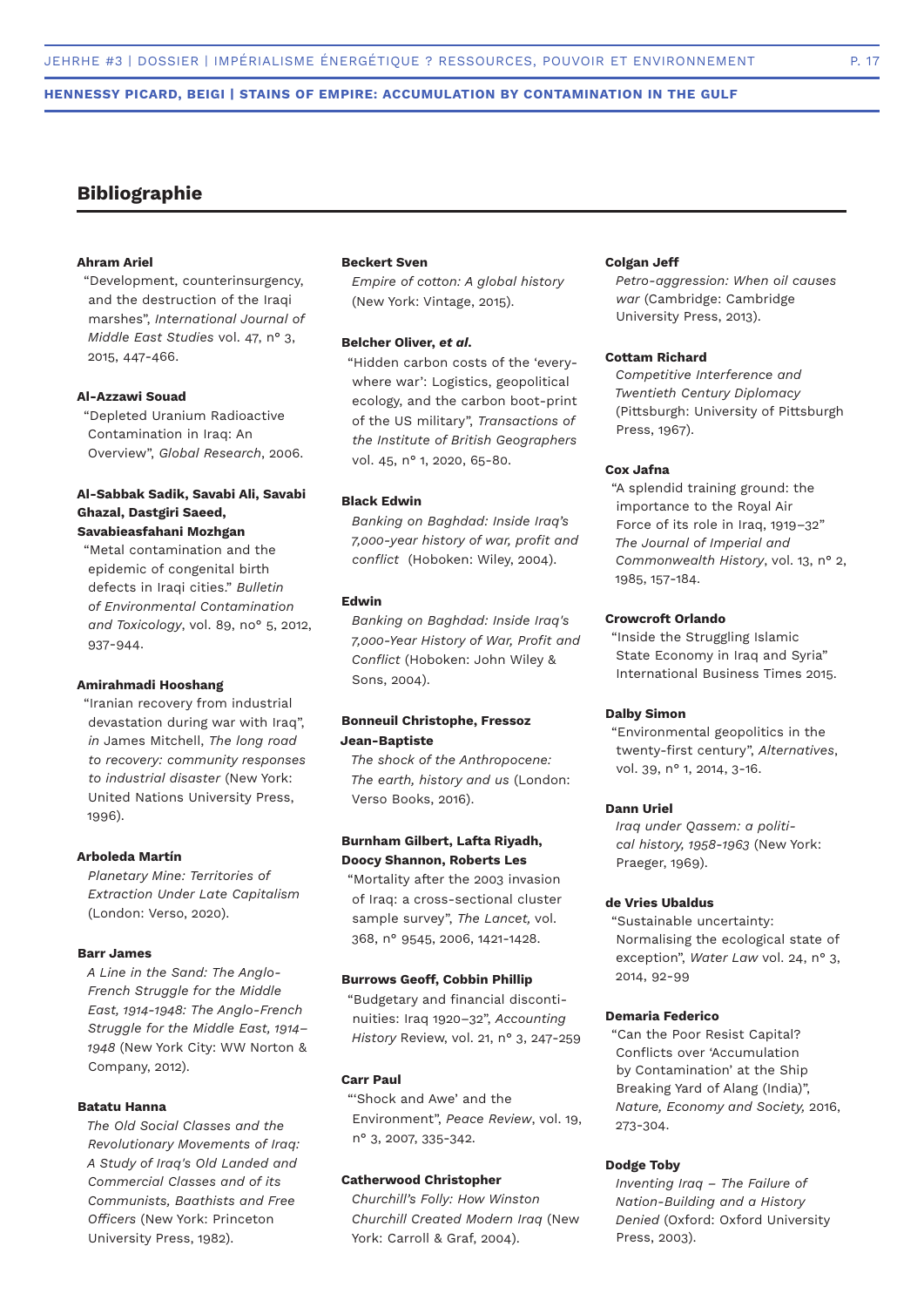#### **Drosos Dionysios**

"Adam Smith and Karl Marx: alienation in market society. " *History of Economic Ideas*, 1996, 325-351.

### **Farouk-Sluglett Marion, Sluglett Peter**

*Iraq Since 1958. From Revolution to Dictatorship* (London: KPI, 1987).

### **Farouk-Sluglett Marion, Sluglett Peter**

*Iraq Since 1958: From Revolution to Dictatorship* (London: Bloomsbury Publishing, 2003).

### **Fathi Riyad Abdullah, Matti Lilyan Yaqup, Said Al-Salih Hana, Godbold Douglas**

"Environmental pollution by depleted uranium in Iraq with special reference to Mosul and possible effects on cancer and birth defect rates" *Medicine, conflict and survival,* vol. 29, no° 1, 2013, 7-25.

### **Fitzgerald Edward Peter**

"The Iraq Petroleum Company, Standard Oil of California, and the Contest for Eastern Arabia, 1930- 1933", *The International History Review*, vol. 13, n° 3, 1991, 441.

#### **Foster John Bellamy**

"Marx's ecology in historical perspective", *International Socialism*, 2002, 71-86.

### **Foster John Bellamy, Clark Brett, York Richard**

*The ecological rift: Capitalism's war on the earth* (New York: NYU Press, 2011).

### **Foster John Bellamy**

*Marx's ecology: Materialism and nature*. (New York: NYU Press, 2000)

#### **Gabrys Jennifer**

"Sink: The dirt of systems", *Environment and Planning:Society and Space*, vol. 27, n° 4, 2009, 666-681

#### **Gordillo Gastón**

*Rubble: The afterlife of destruction* (Durham: Duke University Press, 2014).

### **Grove Jairus Victor**

*Savage ecology: War and geopolitics at the end of the world* (Durham: Duke University Press, 2019).

### **Hallion Richard**

*Storm Over Iraq: Air Power and the Gulf War*, (Washington: Smithsonian Books, 1992).

### **Hamdan Ali Nehme**

"Breaker of barriers? Notes on the geopolitics of the Islamic State in Iraq and Sham", *Geopolitics*, vol. 21, n° 3, 2016, 605-627.

#### **Harvey David**

*The new imperialism* (Oxford: OUP, 2005)

### **Hashemian Farnoosh, Khoshnood Kaveh, Desai Mayur M., Falahati Farahnaz, Kasl Stanislav, Southwick Steven**

"Anxiety, depression, and posttraumatic stress in Iranian survivors of chemical warfare" *Jama*, vol. 296, n° 5, 2006, 560-566.

#### **Hawley Thomas**

*Against the Fires of Hell: The Environmental Disaster of the Gulf War* (New York: Harcourt Brace Jovanovich Publishers, 1992)

#### **Husry Khaldun**

"The Assyrian affair of 1933." International Journal of Middle East Studies", vol. 5, n° 2, 1974, 161-176.

#### **Ireland Philip Willard**

"Iraq; a Study in Political Development: A Study in Political Development", *Russell & Russell*, 1970, 146.

### **James Paul, Nahory Céline**

"War and Occupation in Iraq", *Global Policy Forum*, 2013, Chapter 9: Corruption, Fraud and Gross Malfeasance, 90.

### **Jones Gareth**

"The British Government and the Oil Companies 1912-1924: The Search for an Oil Policy", *The Historical Journal*, 1977, vol. 20, n° 3, 666.

#### **Josephson Paul**

*Industrialized nature: Brute force technology and the transformation of the natural world* (Washington D.C.: Island Press, 2002).

### **Kaldor Mary, Lynn Karl Terry, Said Yahia**

*Oil wars* (London: Pluto Press, 2007).

### **Kelly Katherine**

"Declaring War on the Environment: The Failure of International Environmental Treaties During the Person Gulf War" *Am. UJ Int'l L. & Pol'y* 7, vol. 7, n° 4, 1991, 921-950.

### **Kelly Michael**

"The Anfal trial against Saddam Hussein" *Journal of Genocide Research*, vol. 9, n° 2, 2007, 235-242

### **Knights Michael, Mello Alexander**

"Defeat by Annihilation: Mobility and Attrition in the Islamic State's Defense of Mosul" *CTC Sentinel*, vol. 10, n° 43. 2017.

#### **LeBaron Bowen Richard**

"The pearl fisheries of the Persian Gulf", *Middle East Journal* vol. 5, n° 2, 1951, 161-180.

### **Levy Barry, Sidel Victor**

"The Iraq War" *in* Levy Barry, Sidel Victor (eds.), *War & Public Health* (Oxford: Oxford University Press, 2008), 260.

### **Mahmood Freije Afnan**

"Heavy metal, trace element and petroleum hydrocarbon pollution in the Arabian Gulf" *Journal of the Association of Arab Universities for Basic and Applied Sciences,* vol. 17, n° 1, 2015, 90-100.

#### **Marks Susan**

"Law and the production of superfluity", *Transnational Legal Theory*, vol. 2. n° 1, 2011, 1-24.

#### **Marr Phebe**

*The modern history of Iraq* (Oxfordshire: Routledge, 2018).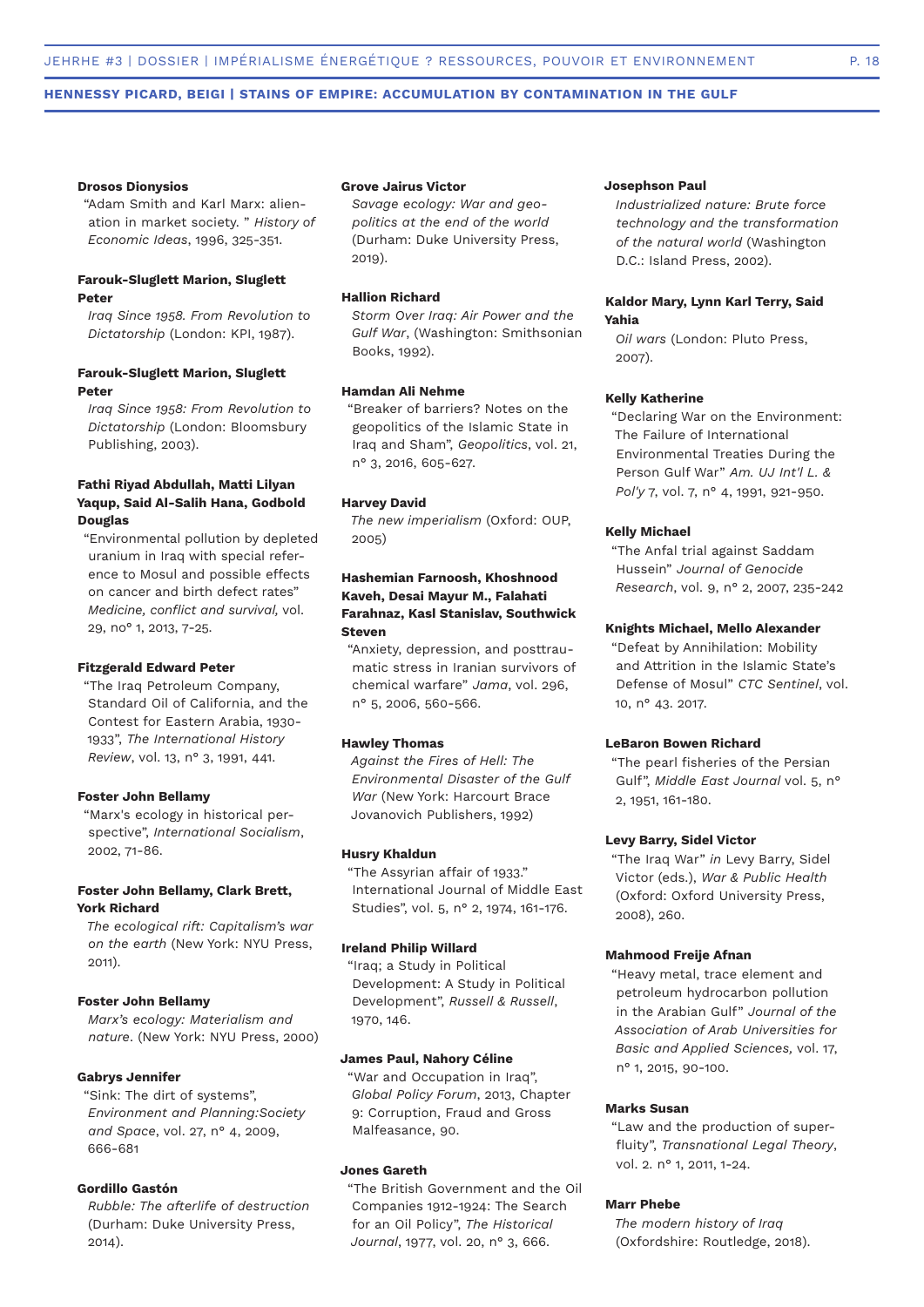#### **McBrien Justin**

"Accumulating extinction: Planetary catastrophism in the Necrocene", *Anthropocene or Capitalocene,* 2016, 116-137.

### **McKale Donald**

*War by revolution: Germany and Great Britain in the Middle East in the era of World War I* (Ohio: Kent State University Press, 1998).

#### **Meilinger Phillip**

"Trenchard and 'Morale Bombing': The Evolution of Royal Air Force Doctrine Before World War II" *The Journal of Military History*, 60, n° 2, 1996, 243.

### **Miller Judith, Mylroie Laurie**

"The Rise of Saddam Hussein" *The Iraq war reader: History, documents, opinions*, 2003, 18-29, 28.

### **Mlodoch Karin**

"The Indelible Smell of Apples: Poison Gas Survivors in Halabja, Kurdistan-Iraq, and Their Struggle for Recognition", *in* Friedrich Bretislav, Hoffmann Dieter, Renn Jürgen, Schmaltz Florian, Wolf Martin (eds.), *One Hundred Years of Chemical Warfare: Research, Deployment, Consequences* (New York: Springer, 2017), 349-362.

### **Moore Jason. W.**

*Capitalism and the Web of Life: Ecology and the Accumulation of Capital* (London: Verso, 2015). Haraway Donna, "Anthropocene, capitalocene, plantationocene, chthulucene: Making kin" *Environmental humanities* vol. 6, n° 1, 2015, 159-165.

### **Nasirian Hassan, Irvine Kim**

"Odonata larvae as a bioindicator of metal contamination in aquatic environments: application to ecologically important wetlands in Iran", *Environmental monitoring and assessment*, vol. 189. n° 9, 2017, 436.

### **Neocleous Mark**

"War on waste: Law, original accumulation and the violence of capital", *Science & Society*, vol. 75, n° 4, 2011, 506-528.

#### **Nixon Rob**

*Slow Violence and the Environmentalism of the Poor* (Cambridge: Harvard University Press, 2011).

### **Omissi David**

"Britain, the Assyrians and the Iraq Levies, 1919–1932", *The Journal of Imperial and Commonwealth History,* vol. 17, n° 3,1989, 301-322.

### **O'Rourke Dara, Connolly Sarah**

"Just oil? The distribution of environmental and social impacts of oil production and consumption" *Annual Review of Environment and Resources*, vol. 28, n° 1, 2003, 587-617.

### **Paredis Erik**

*The concept of ecological debt: its meaning and applicability in international policy* (Cambridge: Academia Press, 2009).

### **Perito Robert**

"Reforming the Iraqi Interior Ministry, Police and Facilities Protection Service" US Institute of Peace, February 2007;

#### **Polanyi Karl**

*The great transformation* (Boston: Beacon press, 1944).

#### **Rava Zolnikov Tara**

"The maladies of water and war: addressing poor water quality in Iraq" *American journal of public health*, vol. 103, n° 6, 2013, 980-987.

### **Sadiq Muhammad,McCain John**

*The Gulf War Aftermath: An Environmental Tragedy* (Dordrecht: Kluwer Academic Publishers, 1993)

### **Sedra Mark**

"Security sector reform in Afghanistan and Iraq: exposing a concept in crisis", *Journal of Peacebuilding & Development,* vol. 3, n° 2, 2007, 7.

### **Serres Michel**

*Malfeasance: Appropriation Through Pollution?* (Stanford: University Press, 2010).

#### **Silverfarb Daniel**

*Britain's Informal Empire in the Middle East. A Case Study of Iraq. 1929-1941* (Oxford: Oxford University Press, 1986), 33-47

### **Singh Shweta, Kennedy Chris**

"Estimating future energy use and CO2 emissions of the world's cities", *Environmental Pollution,* vol. 203, 2015,271-278.

### **Sjostedt Britta**

*The Role of Multilateral Environmental Agreements: A Reconciliatory Approach to Environmental Protection in Armed Conflict* (London: Bloomsbury Publishing, 2020).

### **Sluglett Peter**

*Britain in Iraq: Contriving King and Country*, (New York: Columbia University Press, 2007)

#### **Smith Gar**

*The War and Environment Reader* (Washington: Just World Books, 2017).

#### **Steffen, Will,** *et al.*

"The Anthropocene: from global change to planetary stewardship" *Ambio*, vol. 40, no° 7, 2011, 739.

### **Stern Jessica, Berger John**

*ISIS: The state of terror* (New York: Harper Collins, 2015).

#### **Tessier Joseph**

"Shake & Bake: Dual-Use Chemicals, Contexts, and the Illegality of American White Phosphorus Attacks in Iraq", *Pierce L. Rev.* 6, 2007, 323.

### **Thomas Martin**

"Bedouin Tribes and the Imperial Intelligence Services in Syria, Iraq and Transjordan in the 1920s", *Journal of Contemporary History,* vol. 38, n° 4, 2003, 539.

### **Tilly Charles**

"War making and state making as organized crime", *Collective Violence, Contentious Politics, and Social Change*, *Routledge*, 2017, 121-139.